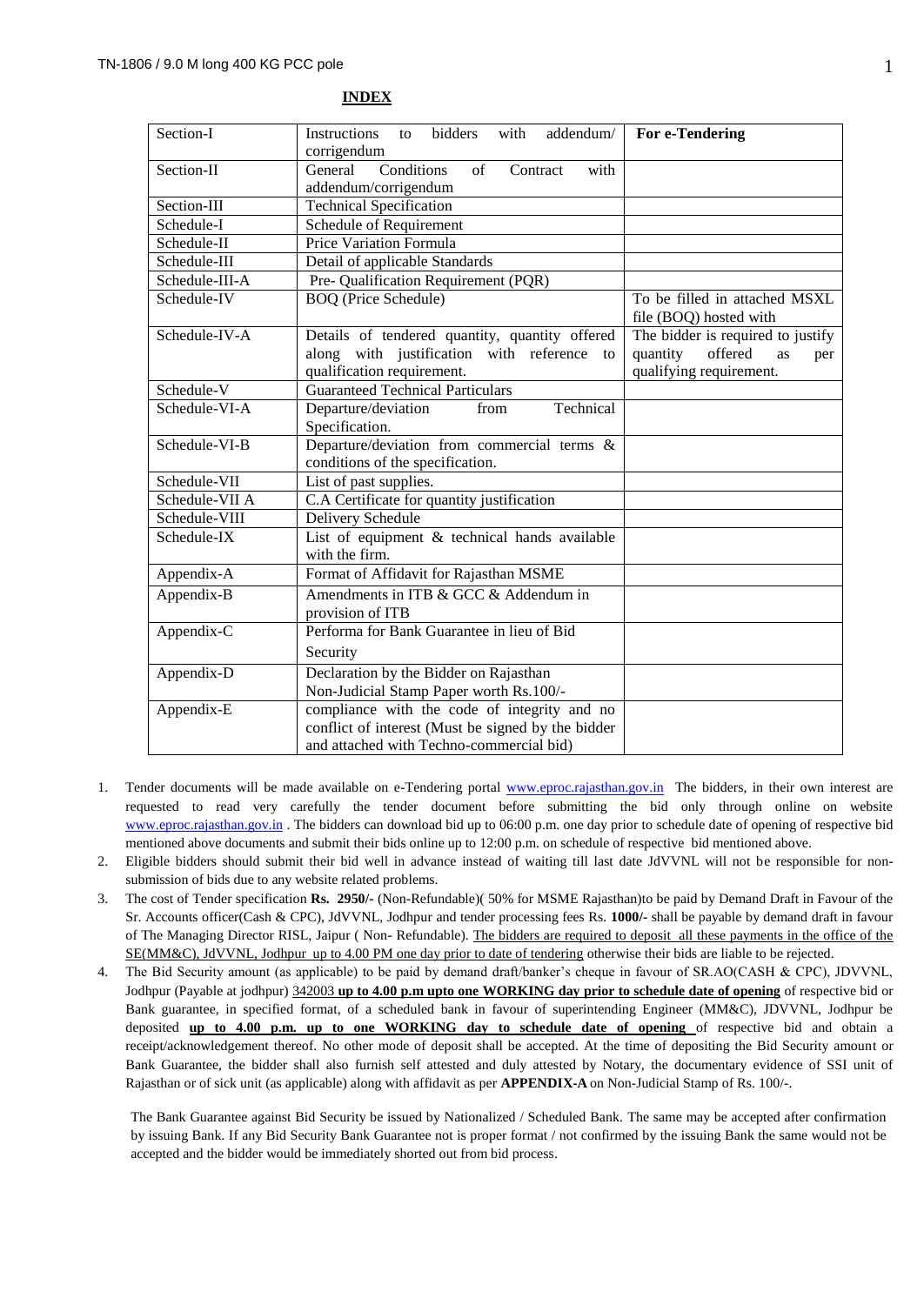### **JODHPUR VIDYUT VITARAN NIGAM LIMITED ( MATERIAL MANAGEMENT & CONTRACT ) NEW POWER HOUSE, INDUSTRIAL AREA, JODHPUR -342003**

#### **TELEPHONE: 0291-2742223 TELE FAX: 0291-2746539**

#### --------------------------------------------------------------------------------------------------- **TENDER SPECIFICATION NO. JdVVNL/SE(MM&C)/EIIIAIII/TN-1806**

Short term Tenders are hereby invited in e-procurement system for purchase of **9.0 M. LONG PCC POLES OF 400 KG WORKING LOAD WITH FACTOR OF SAFTY 2.0,** UNDER **TN-1806.** Tenders are to be submitted online in electronic format on website **[http:eproc.rajasthan.gov.in](http://www.eproc.rajasthan.gov.in/nicgep/app)**.

The details are as under-

| S. No. | <b>Name of Item</b>                                                           | <b>Quantity</b> | <b>Estimated Unit F.O.R.</b><br><b>Price</b> |
|--------|-------------------------------------------------------------------------------|-----------------|----------------------------------------------|
|        | 9 M. LONG PCC POLES OF 400 KG WORKING<br><b>LOAD WITH FACTOR OF SAFTY 2.0</b> | 20000 Nos.      | <b>Rs. 2800.00</b>                           |

| A           | NIT No.                | <b>TN-1806</b>                                         |
|-------------|------------------------|--------------------------------------------------------|
| B           | Cost of tender         | Rs.2950.00 (Two Thousand Nine Hundred fifty Only)      |
|             | specifications         | (50% for MSME of Rajasthan)                            |
| $\mathbf C$ | Processing fee of RISL | Rs.1000.00 (One Thousand Only)                         |
| D           | <b>Bid Security</b>    | (i) General Bidder<br>$:$ Rs. 11,20,000.00             |
|             |                        | $:$ Rs. 5,60,000.00<br>(ii) Sick Unit                  |
|             |                        | (iii) SSI Unit of Rajasthan: Rs. 2,80,000.00*          |
| E           | Validity               | 120 days from the next date of opening of techno-      |
|             |                        | commercial bid.                                        |
| F           | Base date for price    | 01.05.2022 (irrespective of date of opening of tender) |
|             | variation              |                                                        |

**\* In case of SSI unit of Rajasthan quotes the less than the tenedered quantity, then they are required to furnish Bid Security @ 0.5% of the value of the quantity offered by them, failing which bid shall be considered non-responsive.**

The micro , small & Medium Scale Industries of Rajasthan and sick Industries , other than Small Scale Industries , whose cases are pending before the Board of Industrial and Financial Reconstructioon (BIFR) shall furnish self attested documentary evidence duly attested by notary to claim the above.

#### **IMPORTANT DATES**

| <b>S.N.</b>                 | <b>Events</b>                      | Date & Time          | Location                      |
|-----------------------------|------------------------------------|----------------------|-------------------------------|
|                             | Date of downloading of tender      | Up to 13.06.2022     | www.jdvvnl.com &              |
|                             | specifications                     | $(6:00 \text{ PM})$  | http:eproc.rajasthan.gov.in   |
| $\mathcal{D}_{\mathcal{L}}$ | of<br>Tender<br>Deposit<br>cost of | Up to 13.06.2022     | Office of Sr. A.O (Cash $&$   |
|                             | Specifications & Bid Security and  | $(4:00 \text{ PM})$  | $CPC$ ) /                     |
|                             | furnishing of Processing fee       |                      | SE (MM&C), JdVVNL, New        |
|                             |                                    |                      | Power House, Industrial Area, |
|                             |                                    |                      | Jodhpur                       |
| $\mathcal{R}$               | Last Date & time of submission of  | Up to 14.06.2022     | http:eproc.rajasthan.gov.in   |
|                             | electronic bid                     | $(12:00 \text{ PM})$ |                               |
| 4                           | Opening of Technical Bid           | 14.06.2022           | http:eproc.rajasthan.gov.in   |
|                             |                                    | $(3.00 \text{ PM})$  |                               |
| 5.                          | Opening of Price Bid               | To be intimated      | http:eproc.rajasthan.gov.in   |
|                             |                                    | separately to the    |                               |
|                             |                                    | qualified bidders    |                               |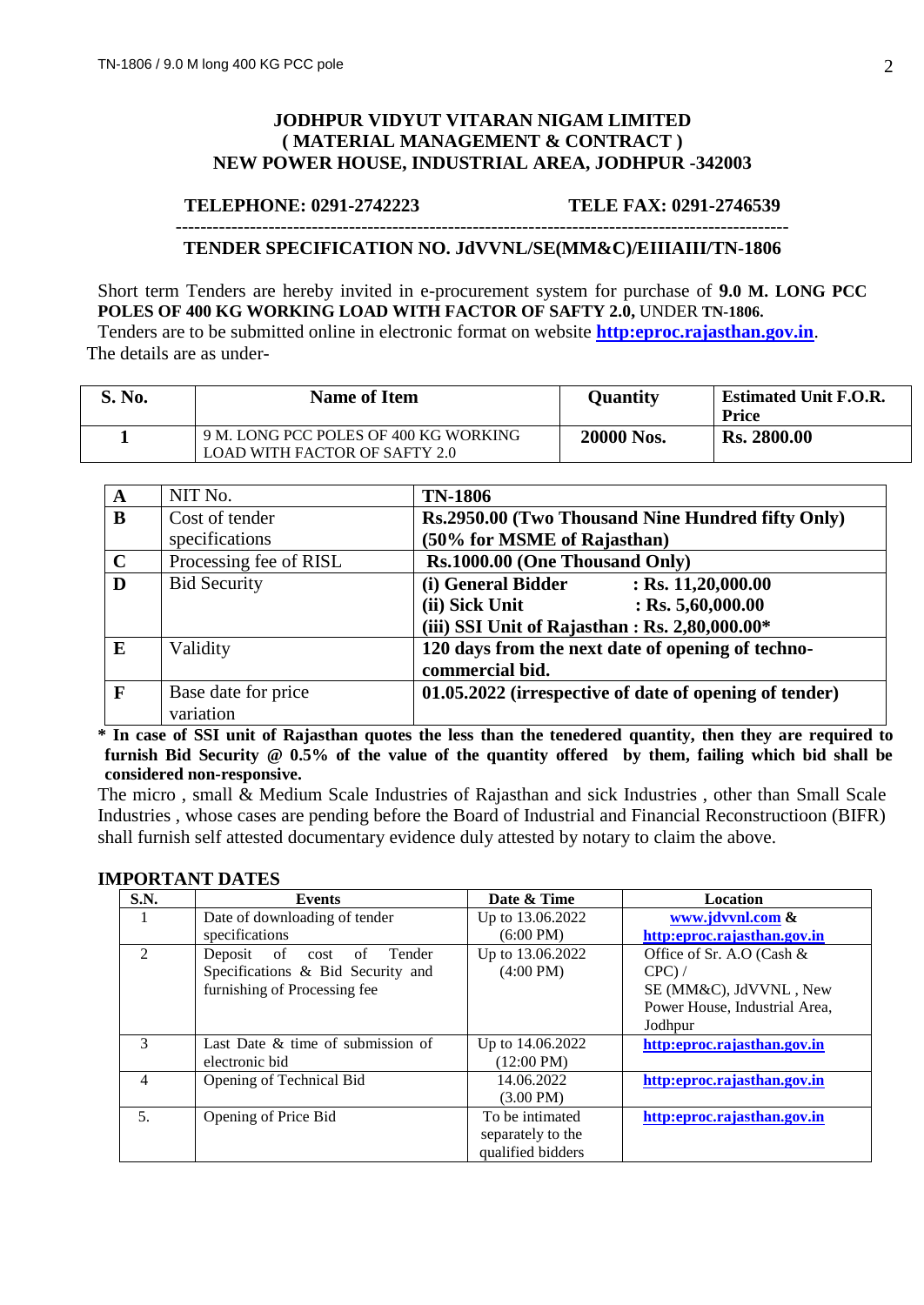### **SECTION-III**

### **TECHNICAL SPECIFICATION FOR SUPPLY OF 9 M. LONG PCC POLES OF 400 KG WORKING LOAD WITH FACTOR OF SAFTY 2.0, AGAINST TN-1806.**

#### **1. SCOPE :**

This specification covers the design, manufacture, inspection, testing and delivery of finished 9 meter long- 400 Kg. rectangular shaped, solid prestressed cement Concrete poles, witnessing of tests before dispatch and its transportation from the firm's works to consignee's head quarters. These poles are to be used for erection of 33 KV /11 KV over head lines and installation of transformers.

### **2. CLIMATIC CONDITIONS**

| I. Peak ambient temperature                        | 50 Degree C   |
|----------------------------------------------------|---------------|
| II. Maximum average ambient temperature            | 40 Degree C   |
| III. Maximum temperature attainable                | 60 Degree C   |
| IV. Maximum relative humidity                      | 100 %         |
| V. Minimum relative humidity                       | 50 %          |
| VI. Average number of thunder storm days per annum | 40            |
| VII. Average number of rainy days per annum        | 100           |
| VIII. Average annual rainfall                      | $10-100$ cm   |
| IX. Maximum wind pressure                          | $100$ Kg/sq.m |
| X. Altitudes not exceeding                         | 1000 mtrs.    |

### **3. REQUIREMENT**

The tentative requirement of 9.0 M long poles designed for working load 400 Kg with factor of safety 2.0 is **20000 Nos**. approx. These poles are required for 33/11 KV lines and installation of transformers.

The quantity indicated above is tentative and purchaser reserves right to increase/ decrease the same at the time of finalization of tender.

### **4. DELIVERY SCHEDULE:**

The maximum commencement period allowed shall be 40 days from the date of receipt of LOA, and entire ordered quantity shall be completed in eight (8) months at equal monthly rate thereafter. The bidder is required to quote monthly delivery. In case ordered quantity is different than quoted quantity, monthly delivery shall be adjusted proportionately. Tenders in which monthly delivery is not indicated are likely to be ignored.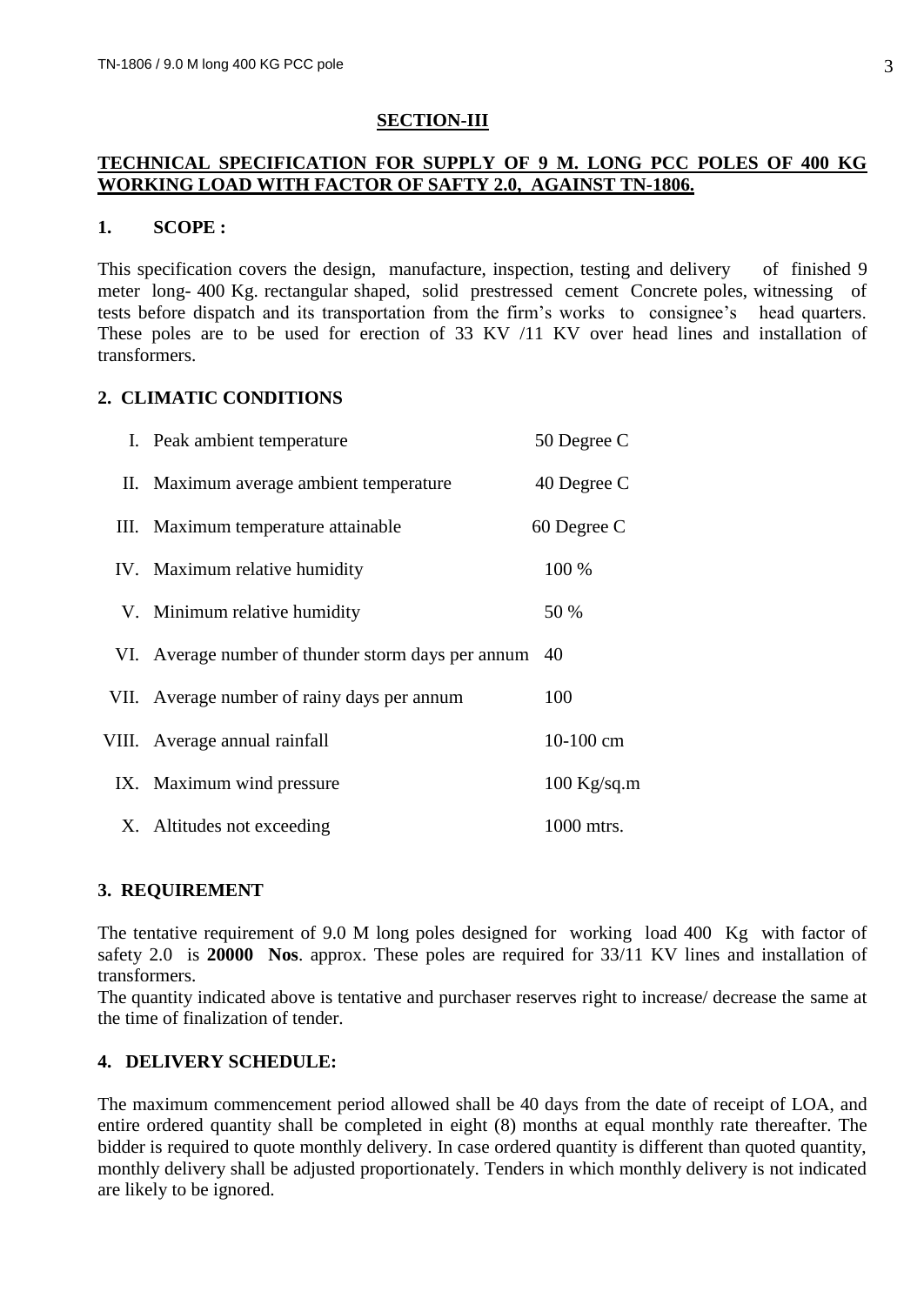### **5. DETAILS OF APPLICABLE STANDARDS/SPECIFICATION/MANUALS:**

The pole shall comply with the relevant provisions made in the following Indian Standards Specification (now BIS) with latest amendments / REC specifications.

|                             | REC manual No.13/1977 (part-I)    | Manual on manufacturing of solid poles part-  |
|-----------------------------|-----------------------------------|-----------------------------------------------|
|                             |                                   | I design aspects.                             |
| $\mathcal{D}_{\mathcal{L}}$ | REC manual No.13/1977             | Manual on manufacturing of solid PCC poles    |
|                             | (Part.II)                         | part.II manufacturing aspects.                |
| 3                           | REC specification No.15/1979      | Prestressed cement concrete poles (FOS/2.5)   |
|                             | (amended upto 1983 $&$ thereafter | for 11 KV and LT lines.                       |
| $\overline{4}$              | IS:1678/1978 (Latest amended)     | Specification for PCC poles for overhead      |
|                             |                                   | power traction & telecommunication lines.     |
| 5                           | $IS:2905/1989$ (Latest amended)   | Method of test for PCC poles for overhead     |
|                             |                                   | power and telecommunication lines.            |
| 6                           | $IS:7321/1974$ (Latest amended)   | Code of practice for selection handling and   |
|                             |                                   | erection of concrete poles for overhead power |
|                             |                                   | and telecommunication lines.                  |
|                             | $IS:1343/1980$ (Latest amended)   | Code of practice for prestressed concrete     |
| 8                           | IS: $456/1978$ (Latest amended)   | Code of practice for plain and reinforced     |
|                             |                                   | concrete                                      |
| 9                           | IS: 1785 (Latest amended)         | For HT steel wires for prestressed concrete   |

# **6. MATERIAL**

The following quality of material should be used for manufacturing of PCC poles**.**

**(i) CEMENT :** The cement used in manufacture of prestressed concrete poles shall be ordinary or rapid hardening portland cement conforming to IS:269/1976 (specification for ordinary and low heat portland cement) or IS:8041-E-1978 (specification for rapid hardening portland cement) or portland cement conforming to IS:8112/1976.

**(ii) AGGREGATES :** Aggregates used for the manufacture of prestressed concrete poles shall conform to IS:383/1970 (specification for coarse and fine aggregates from natural sources for concrete). The nominal maximum size of fine aggregates shall not exceed 10 mm.

**(iii) WATER:** Water should be free from chlorides, sulphates other salts and organic matter. Potable water is generally suitable.

**(iv) ADMIXTURES:** These admixtures should not contain calcium chloride or other chlorides and salts which are likely to promote corrosion of pre-stressing steel.

**(v) PRE-STRESSING STEEL :** The prestressing steel wires including those used as untentioned wires should conform to IS:1785 –1966 Part.I (Specification for plain hard drawn steel wire) or IS:"6003/1970 (Specification for indented wire for prestressed concrete). The type design for plain wires of 4 mm diameter are with a guaranteed ultimate strength of 175 Kg./sq.mm.

**(vi) CONCRETE MIX :** The concrete mix. Shall be designed to the requirements laid down for controlled concrete (also called design requirement laid down/mix. Concrete) in IS:1343/1980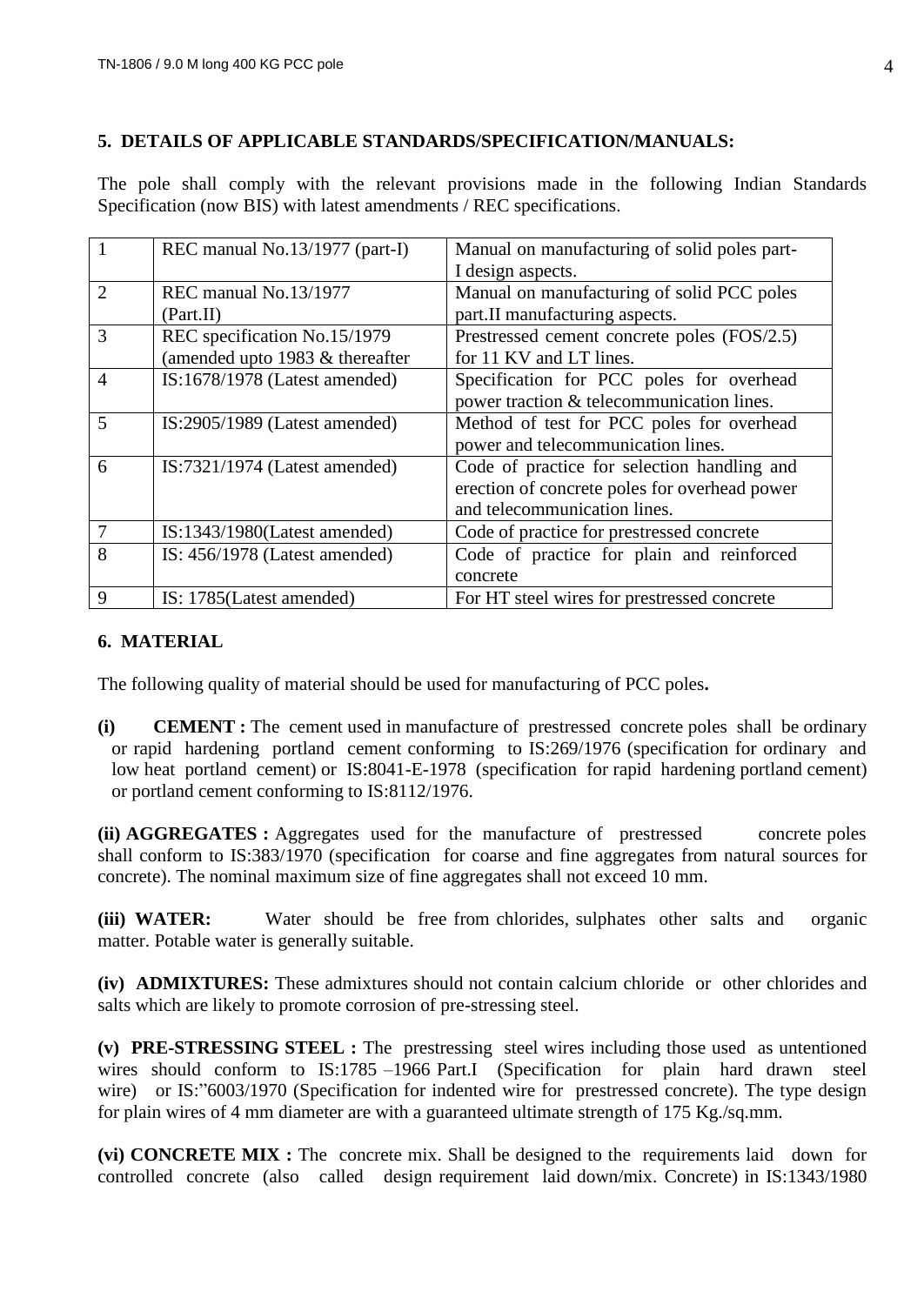(Code of practice for prestressed concrete) and IS:456/1978 (code of practice for plain and reinforced concrete) subject to the following special conditions :

a) Min. working cube strength at  $28<sup>th</sup>$  day should be at least 420 Kg. / cm.<sup>2</sup>

b) The mix. Should contain at least 380 Kg. cement per cubic metre of concrete.

c) The concrete strength at transfer should be at least  $210 \text{ Kg.} / \text{ cm.}^2$ 

d) The mix. Should contain as low water content as is consistent with adequate workability. If it becomes necessary to add water to increase the workability the cement content should also be raised in such a way that the original value of water cement ratio is maintained.

**(vii) REINFORCEMENT :** The reinforcing bars and wires used for manufacturing of prestressed cement concrete poles shall conform to the following Indian standards.

- i) Mild steel bars conforming to IS:432/1966.
- ii) High tensile steel wires conforming to IS:1785/1966.

### **(viii) WELDING AND LAPPING OF STEEL**

The high tensile steel wire shall be continuous over the entire length of the tendon. Welding shall not be allowed in any case. However, jointing or coupling be permitted provided the strength of the joint or coupling is not less than the strength of each individual wire.

### **7. DESIGN REQUIREMENT :**

The poles shall be designed to meet the following requirements.

- a) The poles shall be planted directly in the ground with a planting depth of 1.5 metres.
- b) The working load on the poles shall be 400 Kg. applied at 0.6 Mtr. from top.
- c) The factor of safety shall not be less then 2.0.
- d) The average permanent load should be 40% of the working load.
- e) The Factor of safety against first crack load shall be 1.0
- f) The ultimate moment capacity in the longitudinal direction should be atleast one fourth of that in the transverse direction.
- g) The max. compressive stress in concrete at the time of transfer of presetress should not exceed 0.8 times the cube strength.
- h) The concrete strength at transfer shall not be less than half of the  $28<sup>th</sup>$  day strength ensured in the design i.e.:  $420x0.5 = 210$  KG./SQ.MM.
- i) The cover concrete measured from outside of prestressing tendon shall be normally 20 mm.
- j) At the design value of first crack load the modules of rupture shall not exceed 55.2 Kg./cm for M-42 concrete.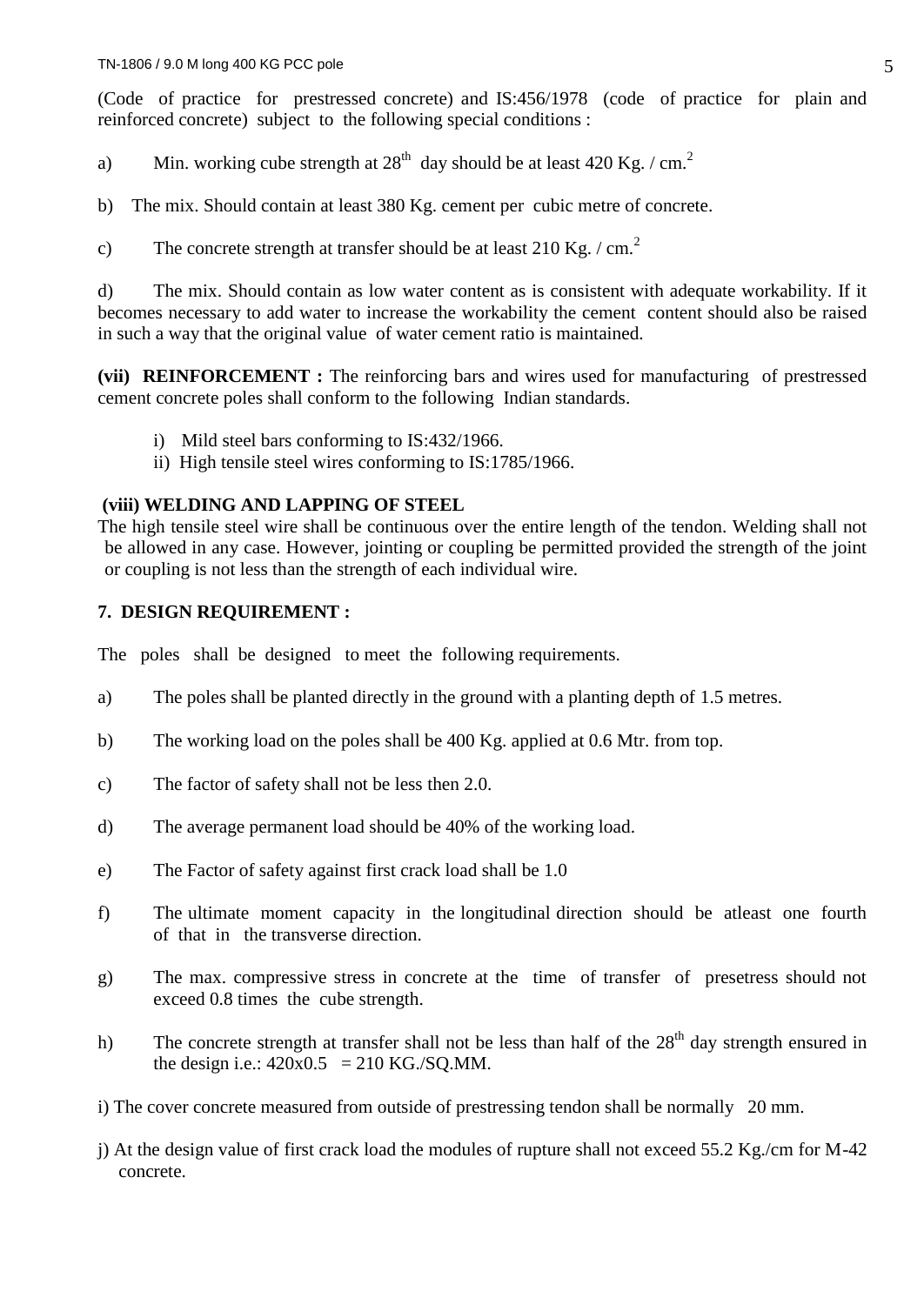# **8. OPTIMUM DESIGN DIMENSIONS :**

| Bottom depth.          | 395 mm                        |
|------------------------|-------------------------------|
| Top depth.             | $225 \text{ mm}$              |
| Breadth.               | $100 \text{ mm}$              |
| No. of tensioned wire: | 20 Nos. wires of 4 mm dia.    |
| Configuration type.    | JdVVNL specification TN-1806. |

### **9. OTHER TECHNICAL REQUIREMENT :**

A. **EARTHING** : Earthing shall be provided, by having continuous length of 4 mm dia G.I.wire embeded in concrete during manufacture and the ends of G.I. wire left projected from the transverse face of the poles to a length of 100 mm at 250 mm from top and 150 mm below ground level (Planting depth to be 1.5 M) The tolerance of 25 mm shall be allowed in position of earth wire. The earth wire shall not be allowed to entangle with prestressing wires.

**B) EYE HOOKS :** The eye hooks shall be provided on the middle of transverse face of the pole as per IS: 7321/1974 at a distance of about 2.25 metre from top and about 1.8 metre from the bottom, to facilitate the handling. The eye hooks shall be of 12 mm dia MS round and shall have an internal dia of 40 mm. The tolerance of minus 5 mm and plus 20mm in internal dia of eye hooks shall be allowed. The eye hooks shall be securely embedded in the pole to ensure safe handling.

**C) REINFORCEMENT :** The poles offered should have 8 Nos. rings of 4 mm dia HT wires rings on top side of the pole and 8 Nos. rings of 4 mm dia HT wire rings on the bottom side of the pole thus total HT wire rings should be 16 in all or 4 Nos. of 6 mm dia MS round rings on top side and 4 Nos. of 6 mm dia MS round rings on bottom side are to be provided. The minimum inter spacing of 20 mm in case of 4 mm dia HT wire rings and 30 mm in case of 6 mm dia MS round rings is to be maintained. These rings should be complete and rectangular in shape with minimum over lapping of 20 mm. No rings are to be bunched together.

**D) HOLES :** The poles offered should have two holes of 18 mm dia on longitudinal face of pole (broad face) to fix top hamper. The top hole shall be at the distance of 60 mm from top of pole and second hole will be at 160 mm from top of pole.

### **10. WORKMANSHIP :**

(i) All materials used in the finished PCC poles and workmanship shall be of required quality. No deviation with technical particulars required as per this tender specification shall be allowed.

(ii) Apart from the requirements regarding the design, material, process of manufacture, dimensions shape, workmanship finishing etc., acceptability of PCC poles shall be determined by the results of various tests to evaluate their properties as stipulated in the relevant IS/specification.

### **11. DRAWINGS :**

Approved copy of drawing is enclosed herewith the Technical Specification and bidder shall manufacture / supply the material in accordance of approved drawing of JdVVNL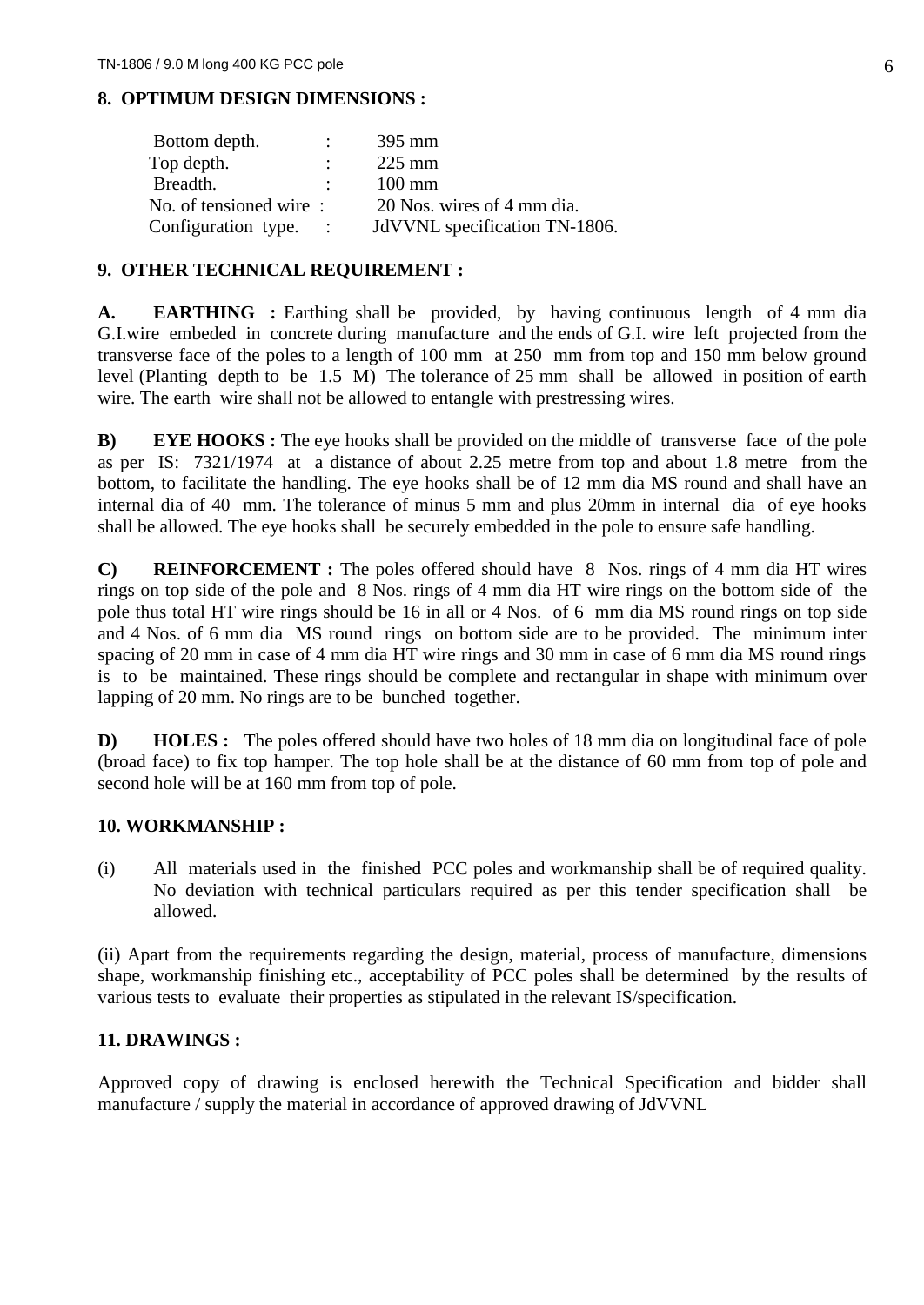# **12. MARKING :**

- **(A)** The poles shall be clearly & indelibly marked with the following particulars by engraving properly at a height of 3 metres from the bottom end so as to be easily readable after erection. Marking should not be painted.
	- 1. S.No. of pole.
	- 2. Date, month and year of manufacture.
	- 3. Name/mark of manufacturer. It should be distinct and should not resemble with mark of other manufacturers and if it resembles with marking of other manufacturers then you should change your marking.
	- 4. TN-1806 and JdVVNL.
	- 5. Length and working load 9.0 M/400 Kg.

**(B) RED STRIP PAINTING:** A strip of 30-40 mm shall be painted on one side (transverse face) of the pole at a planting depth (1.5 Metre from bottom) with oil paint of red colour in such a manner that the red strip shall be visible above the ground. Poles without marking of red strip will not be accepted and considered as rejected.

# **13. INSPECTION, TESTING & CHECKING :**

The inspection and testing shall be carried out at supplier's works as per relevant ISS: GTP before dispatch in accordance with the clause No.1.27 of GCC

The supplier shall incorporate the following certificate in his offer letter which should indicate Sr. No. & total No. of poles casted on different dates, as offered for the present inspection :

(a) That all the PCC poles included in the lot under the present inspection conform to the design, strength and workmanship required as per the purchase order, GTP of the specification and contract drawing under the TN-1806.

b) That none of the PCC poles offered for the present inspection was previously rejected / not considered for inspection or tested for transverse load strength by any other inspecting officer.

The supplier shall furnish the following certificates / tests results to our Inspecting Officer at the time of inspection, if desired.

a) The supplier shall furnish test results from the manufacturer to substantiate that HT steel wire of required quality was used in the manufacture of PCC poles under the present inspection.

b) The supplier shall certify that cement, prestressed steel wires, M.S. Bars, aggregates and other material had been used as per the required specifications, to manufacture the PCC Poles under the present inspection.

The supplier shall arrange the required number of PCC Poles out of the offered lots as per the sampling plan under this specification for witnessing the various tests by Inspecting Officer. The poles so tested in presence of the Inspecting Officer shall be preserved for atleast 30 days from the date of inspection for subsequent checking by any other representative for the purchaser if needed. The supplier shall intimate in writing name and address of purchaser of tested poles otherwise the PBG will not be released.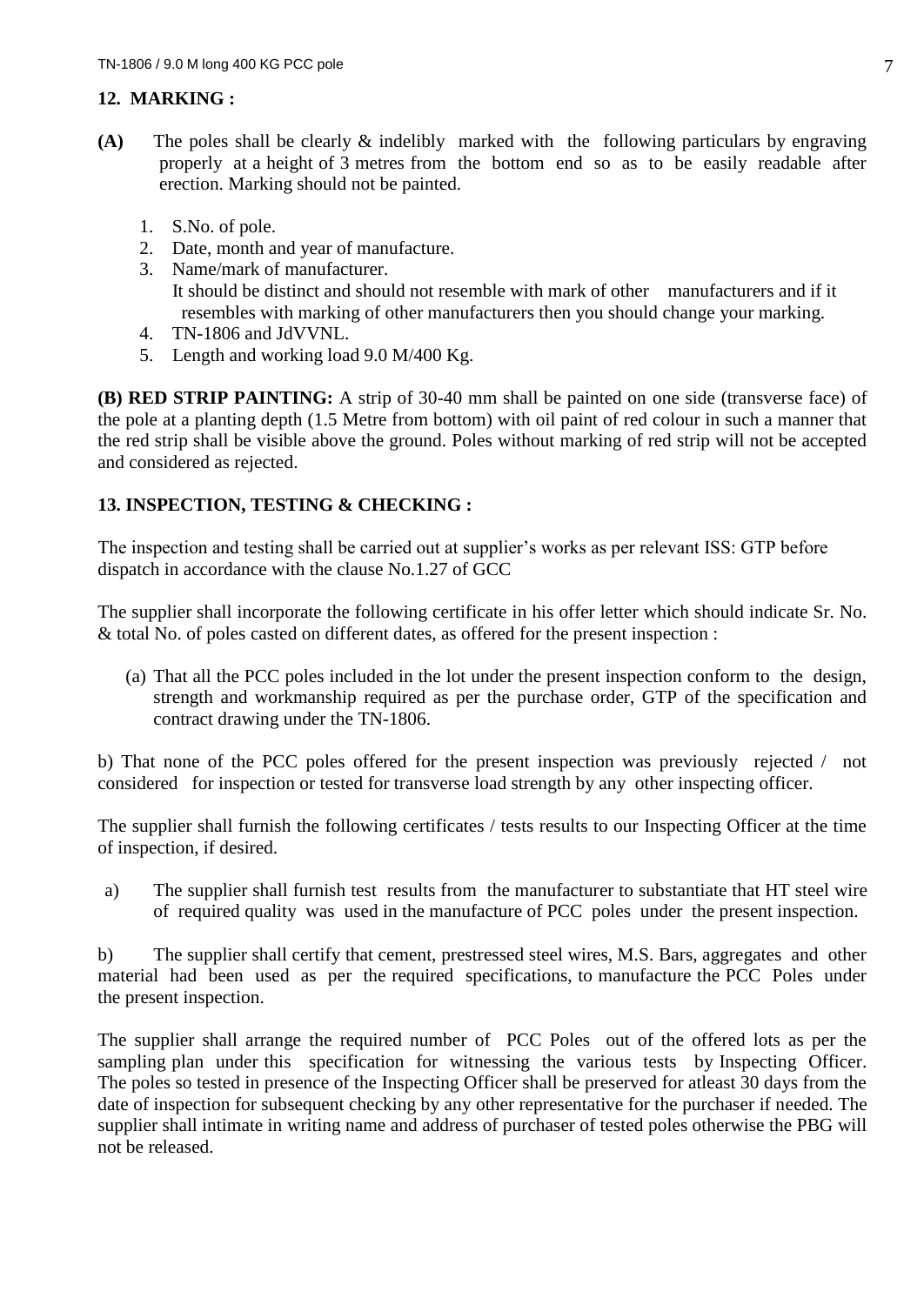The supplier shall provide the following documents to Inspecting Officer, to facilitate and authenticate the process of inspection, checking and testing.

- a) One set of copies of P.O., relevant IS and specification of TN (with the latest amendment, if any)
- b) Copy of approved Drawing.

c) Details of all meters/ instruments /equipments to be used in the process of checking and testing of the material along with the details for their last calibration (original) certificates of calibration indicating that calibration had been done to full range on all the scales to verify that the last calibration and sealing was got done from the manufacturer or an independent test house approved by Government within one year prior to the date of inspection.

Inspection shall not be carried out further, if the above requirements are not fulfilled satisfactorily.

# **A. SAMPLING:**

a) Randomness is the pre requisite for sample checking and testing. Starting from any random serial number or PCC poles in the offered lot (arranged serial number wise and sub-divided sub-lots each not exceeding 500 Nos. of poles) every pole shall be included in the sample "r" being the next higher integral part of N/n where N is the size of the lot or sub-lot and "n" is the sample size as per the table below :-

| Size of lot or sub- | Dimensional requirement |                 | No.of poles for |
|---------------------|-------------------------|-----------------|-----------------|
| lot in numbers      | sample size             | Permissible No. | transverse      |
| $({\rm N})$         | (n)                     | of defective    | strength test   |
|                     |                         | samples         | (n)             |
|                     |                         |                 |                 |
| Upto $100$          | 10                      |                 |                 |
| 101 to 200          |                         |                 |                 |
| 201 to 300          | 20                      |                 |                 |
| 301 to 500          | 30                      |                 |                 |

# **Sample size and criterion for conformity :**

The minimum size of lot which can be offered for inspection is 100 Nos. of pole except in case of last lot which may be for left out balance quantity. Further lot size once offered for inspection can not be reduced subsequently under the re-inspection. If required unless re-inspection charges for each sub-lot out of the original lot is deposited.

b) Deviation in selection of samples may be effected by the Inspecting Officer only if he thinks that the purpose of checking/testing will be better served by such deviation.

c) The number of poles, in every lot/sub lot, which does not satisfy, the requirement of overall length, cross section and uprightness shall not exceed the corresponding number given in Col.3 of the above Table. If the number of such poles exceeds the corresponding number, supplier shall segregate the pole not confirming the requirement of specification and shall submit the remaining poles for checking. Fresh poles as per sample size indicating in Col.2 will be drawn from the remaining poles of the offered lot or sub lot and subject to similar checking. If the number of effective poles in the second sample of poles also exceeds the permissible number indicated in Col.3 the then the subject lot or sub lot under inspection will be rejected without further checking. Result of all such checking shall be recorded.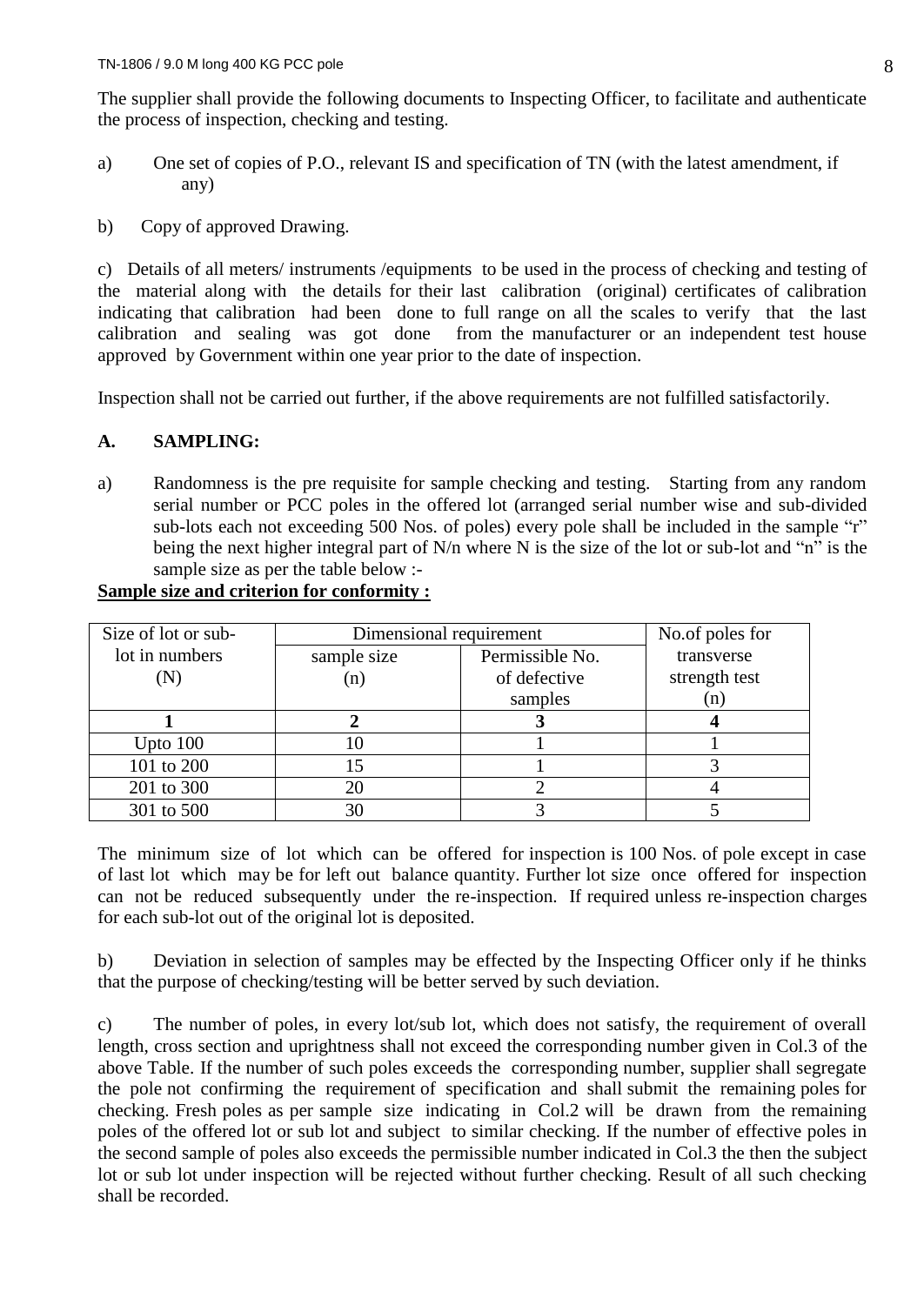d) PCC poles, in every lot/sub lot sampled for transverse load strength test shall satisfy the requirement of the test. Initially selection of sample and inspection and testing of poles will be undertaken as usual as is being done according to IS:1678/1998 and IS:2905/1989 with latest amendments. In case the samples selected satisfied the dimensional requirements and also withstand transverse load test, the lot stands cleared.

In case of one or more poles fail during transverse load test, then twice the number of poles from the sub-lots representative poles from which failed will be taken for transverse load test. If these poles withstand the transverse load test the entire lot will be deemed to have passed the tests and will be cleared, but if one or more pole fails during double sampling, then leaving aside the sublots for which double sampling was done and where samples could not withstand transverse load test, the remaining sub-lots representing poles from which have withstood transverse load test will be accepted provided they satisfy clause No. 9.3.2 of IS:1678/1978. However, the destruction test from the sub-lots will be done by the inspecting officer on the poles on which transverse load was performed and the acceptance of these sub-lots will be on the basis of the test results observed by the inspecting officer during destruction test on the respective representative poles.

e) All the poles subject to transverse load strength test shall be reserved for at least 30 days from the date of inspection for any subsequent checking by any other representative of the purchaser, if required. These poles shall not be dispatched /supplied to the purchaser.

f) One pole from the poles subject to transverse load strength test, from every lot/sub lot, shall be destructed for following measurement/checking.

- (i) To measure clear thickness of concrete cover at three points one within 1.8 metre from the bottom end of the pole, the second within 0.6 metre from the top end of the pole and the third at an inter-mediate point. The mean value shall be compared with the specified value.
- ii) To check Nos., size & configuration of steel reinforcement and GI earth wire.

The destructed poles shall also be preserved for atleast thirty days from the date of inspection for subsequent checking by any other representative of the purchaser if required.

# **B) INSPECTION :**

Inspection shall comprise of :

a) Verification of offered quantity as per packing list.

- b) Visual inspection for shape, workmanship and finishing of the PCC poles.
- c) Checking of dimensions/quantity as per the GTP/Specifications.
- d) Verification of marking and red/black strip as per GTP.

### **C) WITNESS OF TESTS :**

- i) On PCC poles for its transverse load strength test .
- ii) On one PCC pole from every lot/sub lot by destruction to ascertain the No., size and configuration of steel reinforcement and GI earth wire etc.

### **The supplier should have transverse load testing arrangements of its own.**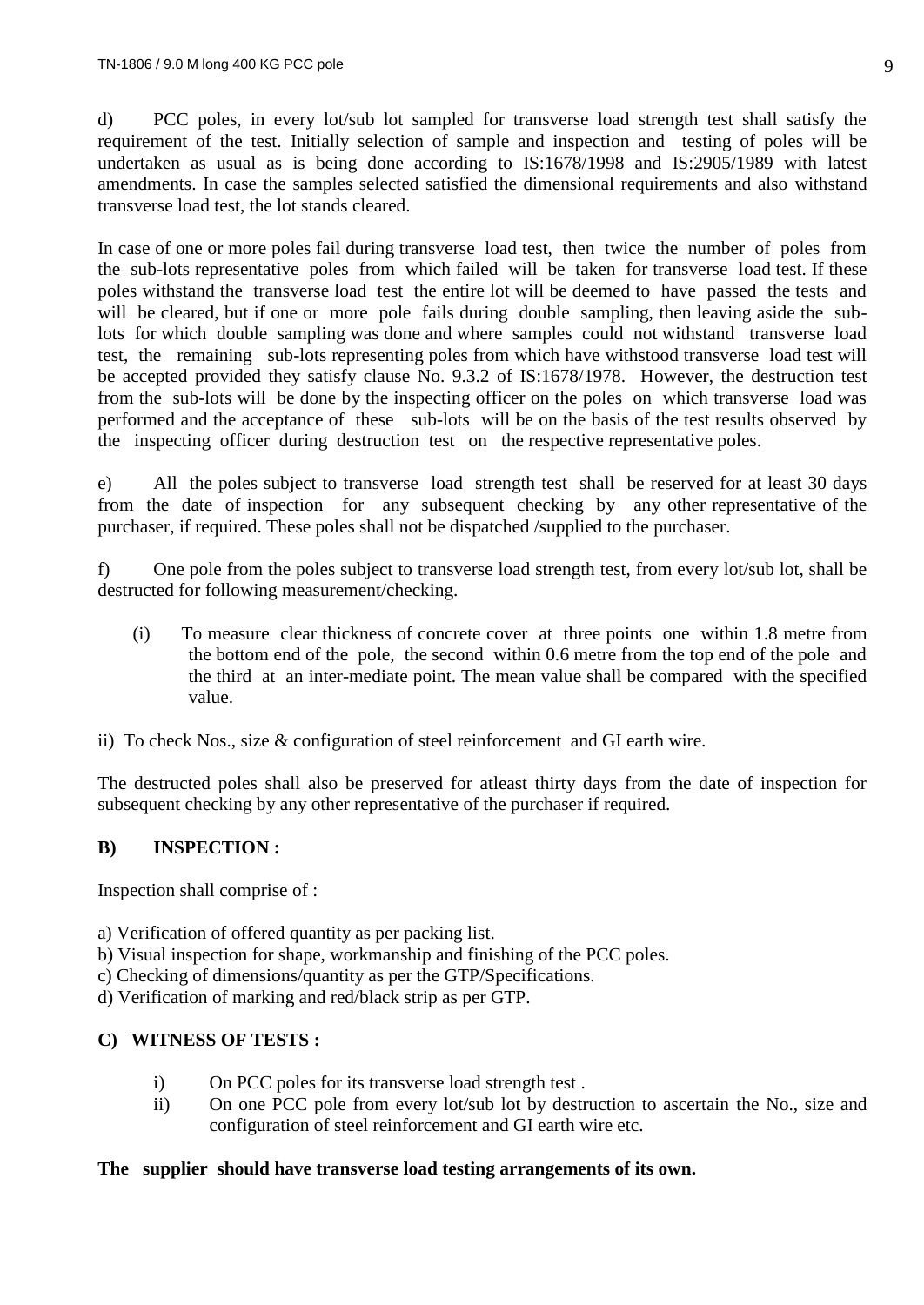Testing arrangement shall be preferably as specified in the relevant specification i.e. IS:1678/1978 & IS:2905/1989 (both latest amended). As per provision of Clause No.6.2.3 of IS:2905/1989 the load shall be applied at a point stipulated in the relevant IS by means of a suitable device such as a wire rope and winch placed in a direction normal to the direction of the length of the pole so that the minimum length of the straight rope under pull is not less than the length of the pole.

As per provision of Clause No.6.2.5 "load measurement" of IS: 2905/1989. The dynamometer or any other satisfactory method of load measurement shall be calibrated at regular intervals (not more than one year)and capable of measuring load to the accuracy of 50 N may be adopted.

The transverse strength test on poles shall be conducted in accordance with IS: 2905. A prestressed concrete poles shall be deemed not to have passed the test if cracks wider than 0.1 mm appear at a stage prior to the application of the designed transverse load at first crack and the observed transverse load is less than the designed ultimate transverse load.

The following facilities are to be provided by the supplier at his own cost to the inspecting officer of JdVVNL.

- (a) Suitable accommodation.
- (b) Local conveyance between arrival point, place of stay, works and departure point.
- (c) The supplier shall assist in arranging return ticket and reservation on the request of the inspecting officer for which the payment shall be made by the inspecting officer. In case of joint inspection, single or shared double room accommodation shall be provided.

# **14. TEST AT SITE :**

The purchaser reserve the right to get the material tested after receipt of inspected poles at sites/stores and claiming any compensation or rejecting the poles if not found according to specification. All charges consequent to rejection, rectification and replacement shall be borne by the supplier.

# **15. TOLERANCE :**

The following tolerances shall be allowed :

| $\mathbf{i}$    | Over all length of PCC poles.                              | $\pm 15$ mm          |
|-----------------|------------------------------------------------------------|----------------------|
| $\mathbf{ii}$   | Top and bottom dimension. (Breadth and depth of PCC poles) | $\pm 3$ mm           |
| iii)            | Clear concrete cover over HT steel wires (Average of       |                      |
|                 | measurements at three sections).                           | $-2$ mm              |
| iv)             | Uprightness of the PCC poles.                              | $0.5\%$              |
| V)              | Internal dia of eye hook                                   | $+20$ mm and $-5$ mm |
| $\overline{vi}$ | Dia of holes                                               | $\pm 1$ mm           |
| vii)            | Diameter of HT wires as per IS: 6003:2010                  | $\pm$ 0.05 mm        |
| viii)           | Diameter of GI wire as per IS:280/1979                     | ± 2.5%               |
| ix)             | Diameter of MS rod for eye hook as per 1786/1966           | ±4%                  |

Higher dimensions of poles shall attract no penalty / deduction as it will not be considered as deviation.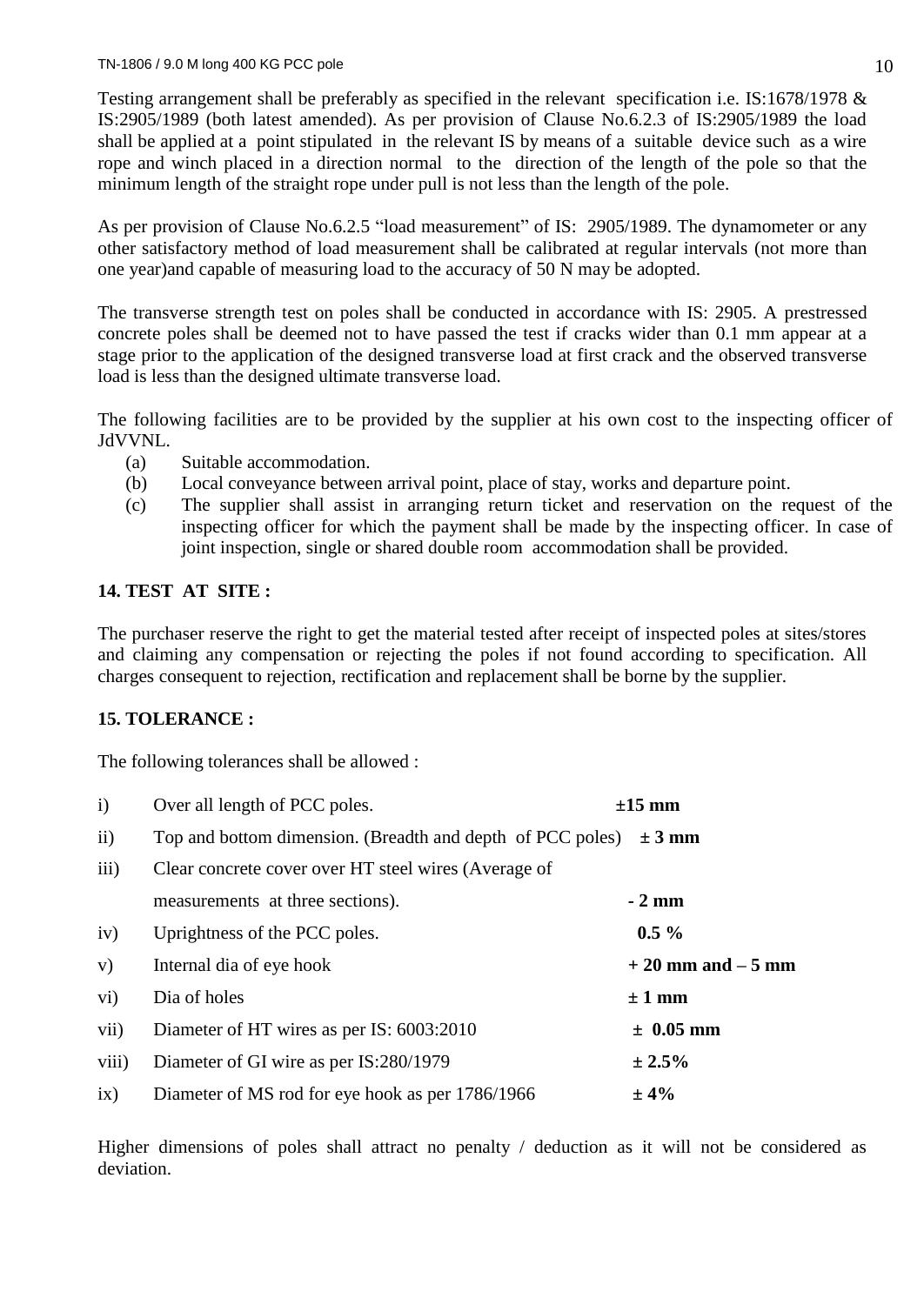# **16. GUARANTEED TECHNICAL PARTICULARS:**

The tenderer shall furnish the guaranteed technical particulars of the PCC poles as required in the schedule-V by mentioning specific figures therein. Any item of the GTP left unfilled or simply written as per ISS etc. shall be considered as incomplete GTP and such tender is liable to be rejected.

### **17. TRANSPORTATION ARRANGEMENTS:**

The tenderer must furnish the location of the factory and road distances from their factory site to various destinations (sub-divisional headquarters of JdVVNL) through shortest route.

The tenderers should also furnish the particulars of transportation vehicles owned by them. The tenderers who also undertake the guarantee for transportation of minimum poles daily up to consignees head quarters within stipulated delivery period shall be preferred in deciding the quantities to be ordered.

### **Transportation charges are fixed and FIRM in all respect with unloading charges payable in the following manner:-**

|                             | Particulars                           | Charges in Rs. |
|-----------------------------|---------------------------------------|----------------|
| S.N.                        |                                       |                |
|                             | Minimum Fixed charges in Rs. per pole | 85.05          |
| $\mathcal{D}_{\mathcal{L}}$ | b) Running charges per pole per KM    |                |
| $\rm(i)$                    | $0$ to 25<br>Kms                      | 1.18           |
| (ii)                        | $26 \text{ to } 50$ Kms               | 3.56           |
| (iii)                       | 51 to 100 Kms                         | 3.28           |
| (iv)                        | 101 to 150 Kms                        | 2.97           |
| (v)                         | 151 to 200 Kms                        | 2.97           |
| (vi)                        | 201 to 250 Kms                        | 2.87           |
| (vii)                       | 251 to 350 Kms                        | 2.36           |
| (viii)                      | $351 \&$ Above                        | 2.36           |

The GST shall be payable extra on above transportation rates.

The transportation charges are payable 150% for Mount Abu (Sirohi distt.) of Jodhpur Discom at par.

The transportation charges to the firms, situated outside the periphery of Nigam, shall be payable from the nearest firm's works situated inside the periphery of respective Discom or from their own works whichever is lower.

### **18. CRITERIA FOR ACCEPTANCE:**

The inspected PCC poles should be strictly in accordance to the GTP of the specification otherwise the material shall be treated as rejected and shall not be accepted. However, the poles with some minor deviations may be accepted with deductions as per rates prescribed and in force.

Higher dimensions of poles shall not attract any penalty / deduction, as it will not be considered as deviation.

# **19. PRICES & PRICE VARIATION FORMULA**

The prices shall be quoted on F.O.R. basis (excluding the transportation charges) in the manner detailed in schedule of Price (Schedule-IV / BOQ) indicating details of ex-works price, GST etc. The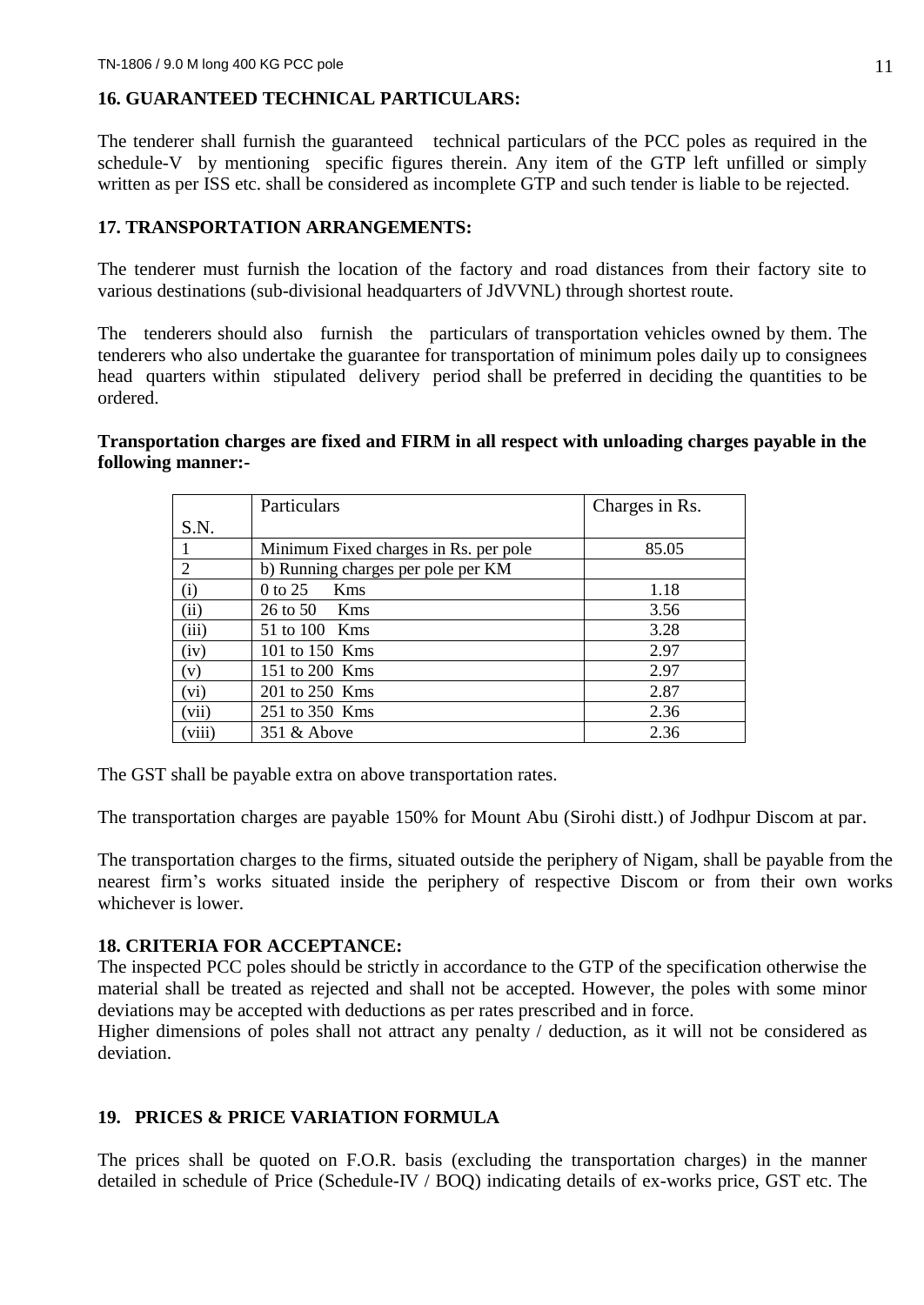quoted prices shall be variable as per Price Variation formula given as under without any ceiling with base date **01.05.2022 (irrespective of date of opening of tender)**

The prices quoted shall be variable without any ceiling. The price variation shall be claimed as per **Price Variation Formula** given in the Schedule-II and shall be governed as per clause 1.10 of instructions to bidders (Section-I).

The purchaser shall however not bear any extra financial liability on account of supplier delaying the supplies beyond committed/stipulated delivery schedule.

**20. PAYMENTS:** Payment shall be made against the receipt challans duly verified from the consignee in accordance with the clause No. 1.42 of GCC.

### **21. QUANTITY TOLERANCE:**

A quantity tolerance  $\pm$  2%( plus minus two percent) shall be allowed on ordered quantity for completion of supply.

### **22. DELAY IN DELIVERY & DELAY IN DESPATCH:**

The delay in delivery and dispatch shall be governed by the provisions of clause No. 1.23 & 1.24 of the GENERAL CONDITIONS OF CONTRACT (Section-II) "

### **23. PRICE FALL CLAUSE:**

If lower rates are received /finalized in subsequent tender for this item then price fall clause shall be applicable as per clause 1.60 of GCC.

**24.** Further, old tax structure wherever appearing in ITB & GCC may be replaced by GST as per notification wef 1.07.2017.

Further, GST registration number of Jodhpur Discom is 08AAACJ8578R1ZJ.

### **25.0 ADDITIONAL ORDER**

 Repeat order for additional quantities upto 50% of original ordered quantities , may be placed by the nigam on the same rates ,terms and conditions given in the contract.

**26.0** Every Micro, Small & Medium enterprises of Rajasthan shall be required to submit an affidavit in **Appendix-A**, along with duly filled bid document.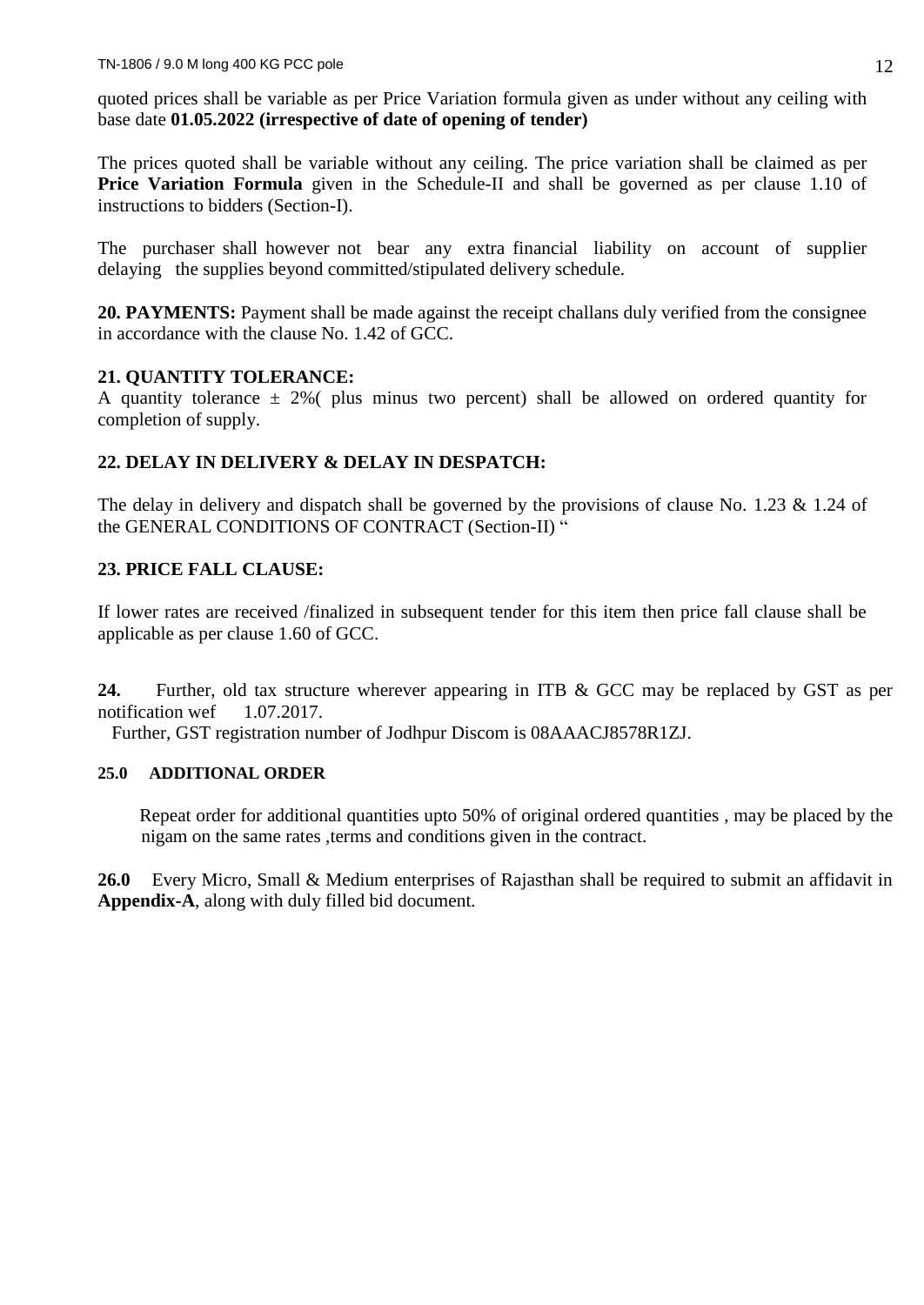# **SCHEDULE-I**

STATEMENT SHOWING THE REQUIREMENT OF 9 metre LONG 400 KG. PCC POLES AGAINST TN-1806

| S.No. | <b>ITEM</b>                                                                                                                                                                                                                                                                                                                    | Provisional qty. in<br>Nos. | Remarks |
|-------|--------------------------------------------------------------------------------------------------------------------------------------------------------------------------------------------------------------------------------------------------------------------------------------------------------------------------------|-----------------------------|---------|
|       | Rectangular shaped solid PCC<br>Poles conforming to REC<br>spec. No. 24/1983 amended<br>up to 1987 $&$ thereafter and<br>ISS 2905/1989<br>(latest)<br>amended) $\&$ as<br>per<br>requirement of section-III of<br>this spec. in overall length of<br>9 M. poles having working<br>load of 400 KG. with factor of<br>safety 2.0 | 20000                       |         |
|       | <b>Total</b>                                                                                                                                                                                                                                                                                                                   | 20000                       |         |

Note: The quantities as mentioned in the schedule of requirements are tentative and may increase / decrease as per the requirement of the Nigam.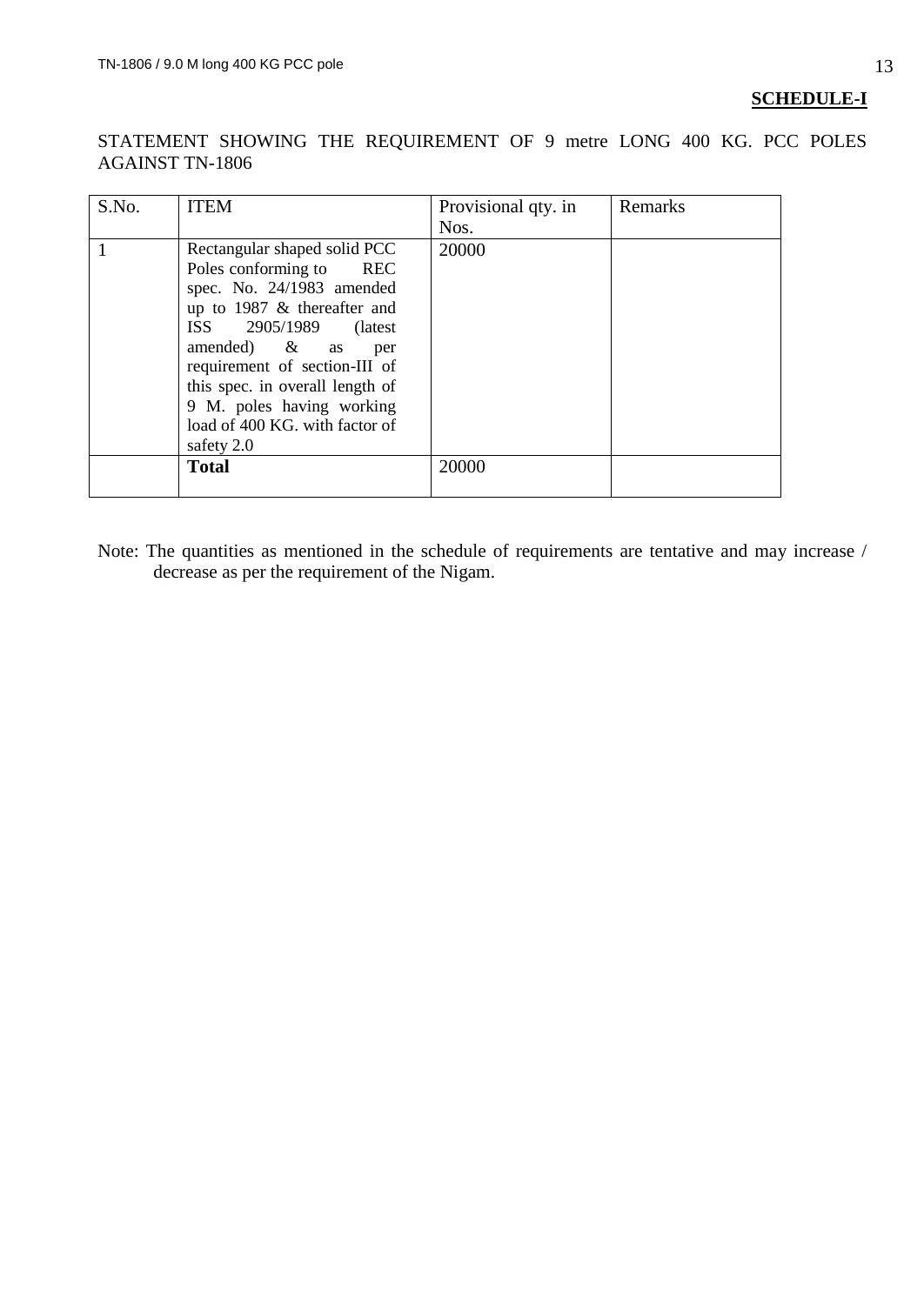### **SCHEDULE-II**

### **PRICE VARIATION FORMULA**

The prices quoted shall be variable without any ceiling. The price variation shall be claimed as per **Price Variation Formula given in the specification** and shall be governed as per clause 1.10 of Instructions to bidders (Section-I).

The prices quoted shall be variable as per price variation formula without any ceiling. The price variation is allowable only for variation in the prices of High Carbon wire rod. The quoted price of poles should be based on the price of 5.5 mm high carbon wire rod having carbon content 0.76 %, as published by M/s Rashtriya Ispat Nigam Ltd (Govt. of India Undertaking) **Jaipur/Ludhiana Exstockyard price**. The base date **01.05.2022 (irrespective of date of opening of tender).**

The price variation per pole on account of variation in the prices of High Carbon wire rod is allowable as per following formula.

For every increase/decrease of Rs.50/- per MT in the average price of H/C wire rod the rate shall increase/decrease by Rs.0.89 per pole. This price variation shall be paid extra on account of HC wire rod only. The minimum unit of Rs.50/- per MT for increase/decrease of HC wire Rod shall be taken into account for allowing price variation. There is no ceiling on price variation.

The applicable price for claiming price variation on account of change in the price of HC wire rod shall be the price prevailing on the first day of calendar month, one month prior to the date of delivery of the particular lot.

(b) The date of delivery (i.e. date of readiness of material) and variable price shall be worked out in accordance to clause 1.10 of Instructions to bidders (Section-I).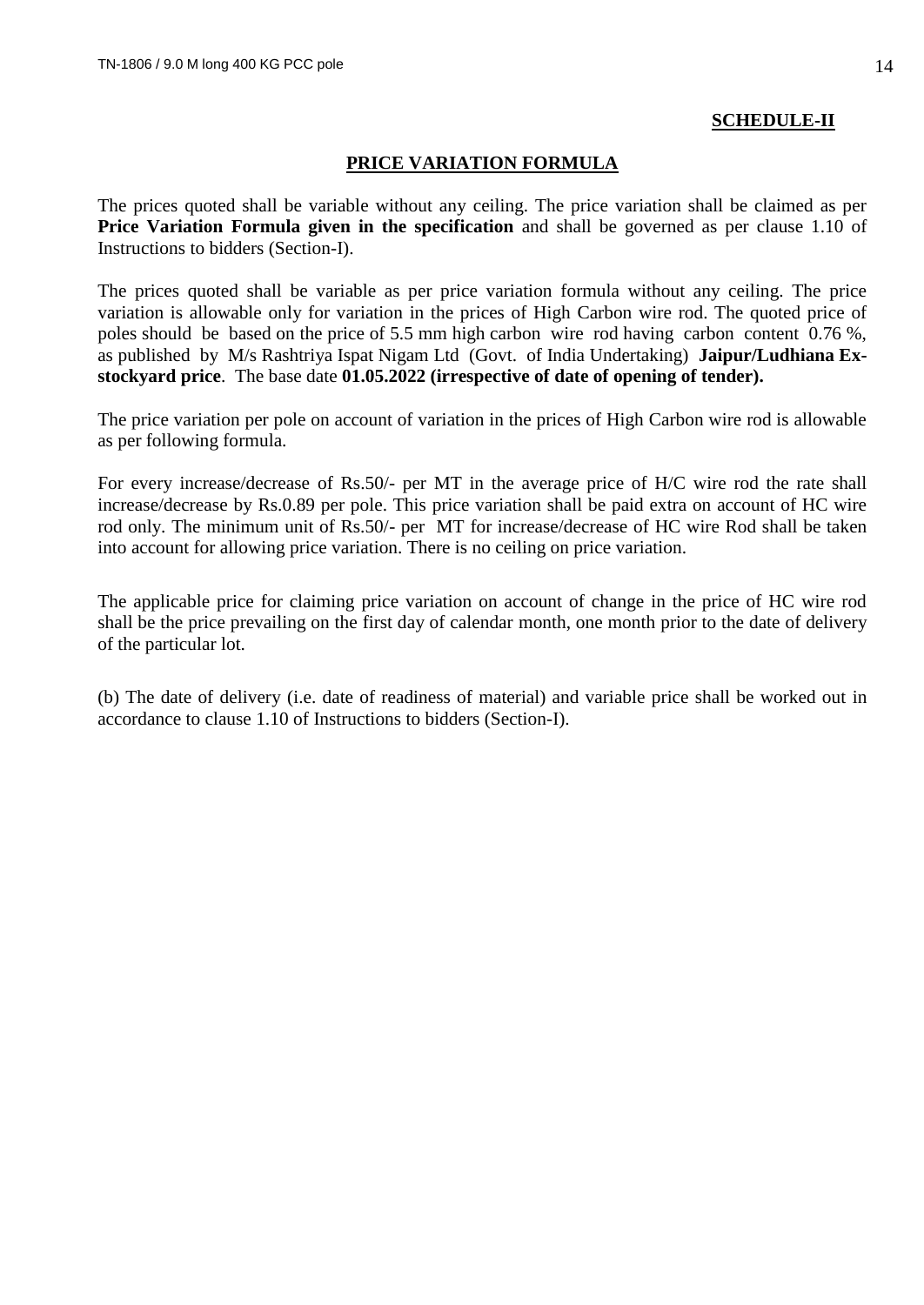### **SCHEDULE-III**

# **DETAILS OF APPLICABLE STANDARDS/SPECIFICATION/MANUALS :**

The pole shall comply with the relevant provisions made in the following Indian Standards Specification (now BIS) with latest amendments / REC specifications.

|                | REC manual No.13/1977 (part-I)  | Manual on manufacturing of solid poles part-  |
|----------------|---------------------------------|-----------------------------------------------|
|                |                                 | I design aspects.                             |
| $\mathcal{D}$  | REC manual No.13/1977           | Manual on manufacturing of solid PCC poles    |
|                | (Part.II)                       | part.II manufacturing aspects.                |
| 3              | REC specification No.15/1979    | Prestressed cement concrete poles (FOS/2.5)   |
|                | (amended upto 1983 & thereafter | for 11 KV and LT lines.                       |
| $\overline{4}$ | IS:1678/1978 (Latest amended)   | Specification for PCC poles for overhead      |
|                |                                 | power traction & telecommunication lines.     |
| 5              | IS:2905/1989 (Latest amended)   | Method of test for PCC poles for overhead     |
|                |                                 | power and telecommunication lines.            |
| 6              | $IS:7321/1974$ (Latest amended) | Code of practice for selection handling and   |
|                |                                 | erection of concrete poles for overhead power |
|                |                                 | and telecommunication lines.                  |
|                | $IS:1343/1980$ (Latest amended) | Code of practice for prestressed concrete     |
| 8              | IS: $456/1978$ (Latest amended) | Code of practice for plain and reinforced     |
|                |                                 | concrete                                      |
| 9              | IS: 1785(Latest amended)        | For HT steel wires for prestressed concrete   |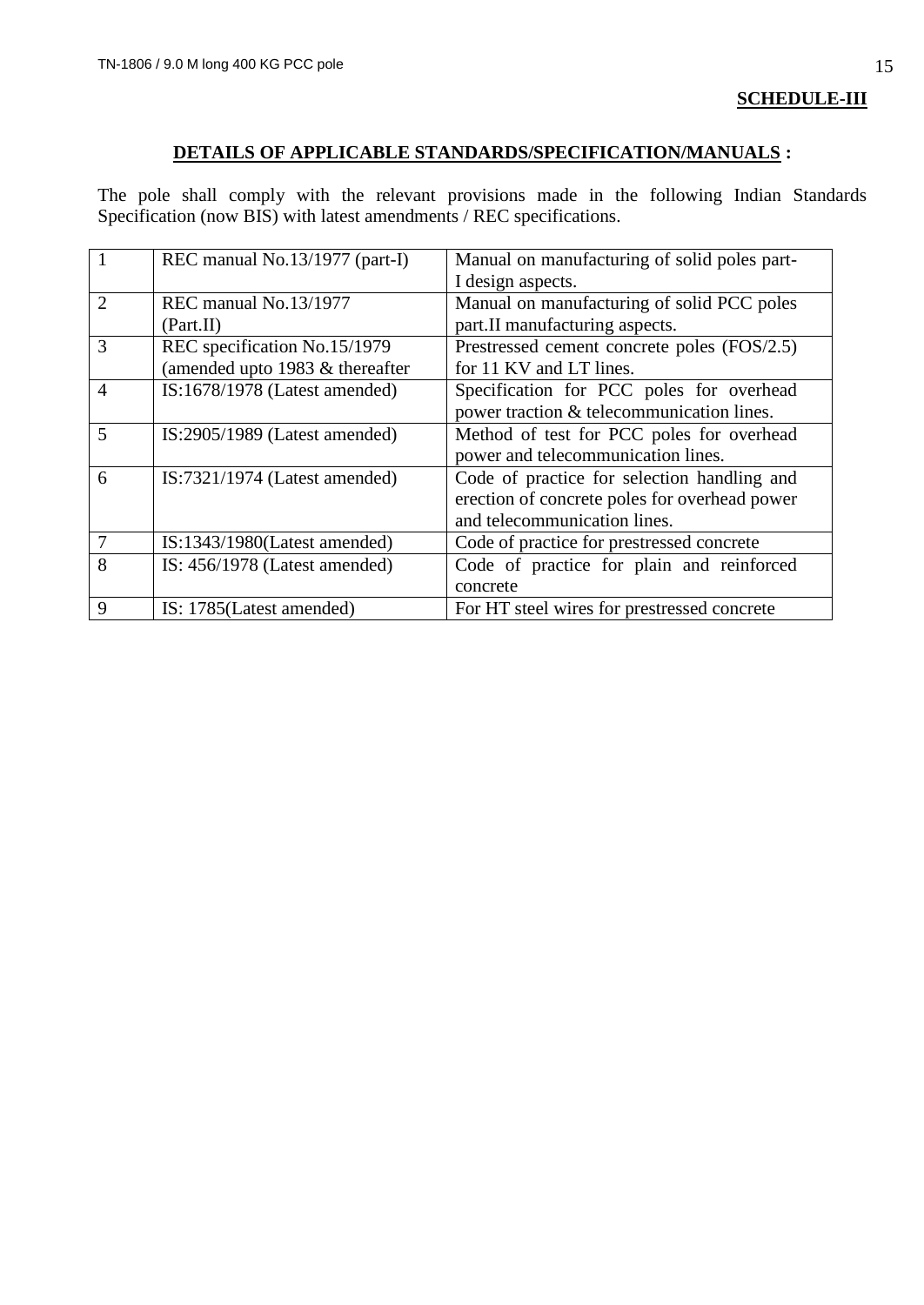### **PRE QUALIFICATION REQUIREMENT (PQR)**

The bidder should fulfill following qualifying requirements for successful participation in the tender along with relevant documentary evidence supporting each qualifying requirement without which the offer shall be considered non-responsive & rejected.

# **1. STATUS OF BIDDER**

**I)** The bidder should be manufacturer of offered items (PCC poles). The offers from sole selling agent/authorized dealers shall not be entertained.

**II) Old/ New suppliers**:- Any bidder located within or outside the state of Rajasthan has participated for the first time in a particular Discom & meeting minimum qualification requirement and has supplied the tendered material/or of higher rating in other licensed power utility shall be treated as an old supplier. Rajasthan based firms although supplied in past but not meeting minimum quantity supplied criterion including altogether new units which have not supplied any quantity but having adequate & required manufacturing and testing facility and technical know-how of the tendered material shall be considered as new firms and would be eligible for trial order only. In case of supply made to the licensed power utility outside India, the C.A. certificate furnished by firm shall be considered.

**III)** The bidders should be qualified, not be insolvent, not be in receivership, not be bankrupt or being wound up, should not have affairs administered by a court or a judicial officers, should not have business activities suspended, should not be blacklisted or debarred by any utility/ government agency, should not have a conflict of interest. For this bidder is required to furnish a Declaration as per Appendix-D, on Rajasthan Non-Judicial Stamp Paper of Rs. 100/ (excluding surcharge on Stamp Paper, as per rules)."

# **2. PAST SUPPLY AND PERFORMANCE CRITERIA**

The bidder shall meet both past supply and performance criteria as detailed below for opening of tenders.

# **2.01 PAST SUPPLY**

- 2.01.1 The bidder is required to quote for minimum 3% of tendered quantity, failing which the offer may be considered non responsive.
- 2.01.2 The bidder should have designed, manufactured/fabricated tested and supplied to utility/ Discoms/ Govt. Departments at least 2xQQ (QQ being the quoted quantity) of similar item / higher rating of tendered material / equipment in last three financial years (for quantity verification C.A. Certificate should be furnished) from the date of opening of techno-commercial bid.

**Note**: Requirement of quantity manufactured and amount of Bank Guarantee to be furnished in absence of test certificate shall be reduced to 25% for Rajasthan based units.

2.01.3 In support of fulfillment of the past supply criteria, the bidder shall furnish documentary evidence in the form of certificate from **C.A. in the prescribed performa only. This**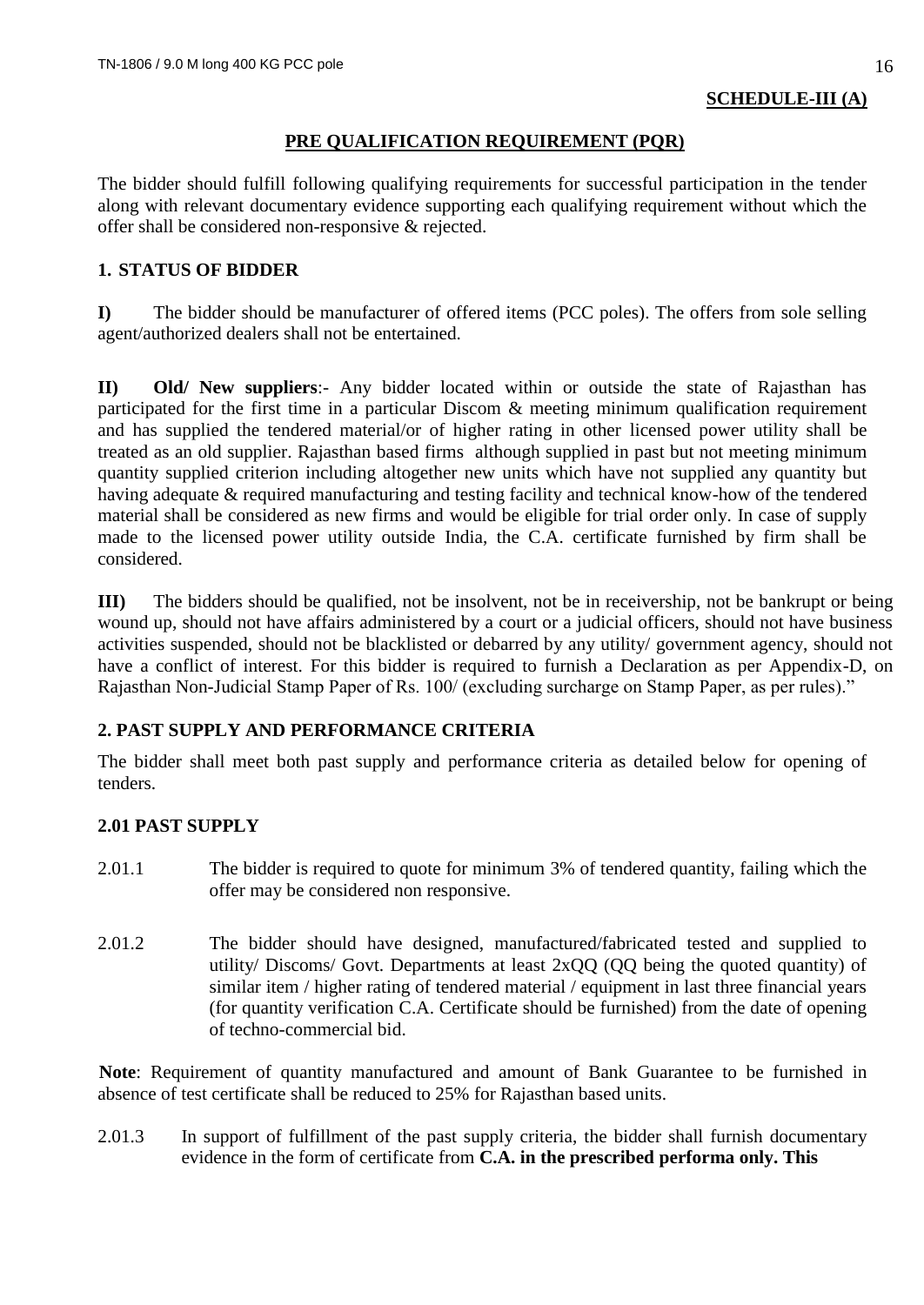**prescribed proforma should be either in original or copy duly attested by the Notary.** The bidder shall also sign and affix seal on the prescribed format C.A. Certificate. The certificate should have membership number with the valid UDIN, name and address of the chartered accountant. Certificate should clearly indicate the quantity supplied, period of supply, voltage class, Rating of the Transformer etc. in the format prescribed. Any deviation to format or information diverted format will not be considered and rejected.

Note:-The material supplied and accepted for same/higher rating for Turnkey projects to a licensed power utility/Govt. shall be considered for the purpose of evaluating criteria. The certificate given by C.A. shall indicate above quantity separately.

# **2.02. PERFORMANCE CRITERIA**

2.02.1 (i) If a bidder has supplied up to 50% of ordered quantity in previous tender up to date of opening of subsequent tender and scheduled delivery period expired, the bid of such bidder will not be opened in the Discom for that item.

(ii) However, if the supplies have been completed for a quantity more than 50% but not completed up to date of opening of subsequent tender and scheduled delivery period expired, then quantity equal to the quantity pending in previous tender for that item shall be reduced from the subsequent tender quantity to be allocated to the bidder.

### **2. POOR RECORD OF PERFORMANCE AND DELIVERY**

**i.** A Bidder debarred under section 46 of the RTPP Act 2012 shall not be eligible to participate in any procurement process undertaken by‐

- (a) any Procuring Entity, if debarred by the State Government; and (b) a Procuring Entity if debarred by such procuring Entity
- **ii.** The bidders who have been black listed in any of the state Discom or with whom business relations have been severed in Jodhpur Discom shall not be considered. Severment of business relations will be done in case of following circumstances for the period and with the recovery mentioned against each:

| i) When vendor does not accept   | Forfeiture of EMD/cancellation of vendor registration to  |  |  |  |  |
|----------------------------------|-----------------------------------------------------------|--|--|--|--|
| order awarded on its accepted    | recover amount of EMD along with severment of             |  |  |  |  |
| price and terms and conditions   | business relations for three years from the date of issue |  |  |  |  |
| or does not comply with          | of order.                                                 |  |  |  |  |
| contractual formalities.         |                                                           |  |  |  |  |
| ii) When vendor complies with    | Levy of maximum recovery on account of delay in           |  |  |  |  |
| contractual formalities but does | delivery along with severment of relations for a period   |  |  |  |  |
| not commence supplies.           | of 2 years from the date of issue of order or in next two |  |  |  |  |
|                                  | bids whichever is later along with forfeiture of EMD /    |  |  |  |  |
|                                  | cancellation of vendor registration.                      |  |  |  |  |

# **4.0 (A) BLACK LISTING OF A FIRM:**

After having given Show Cause Notice of 30 days, and having established & cogent reasons for blacklisting of the firm as given below, the firm should immediately be blacklisted for a period of 5 years indicating reasons of doing so, in the letter itself, and a copy of such blacklisting should be given to the firm, with the approval of CLPC:-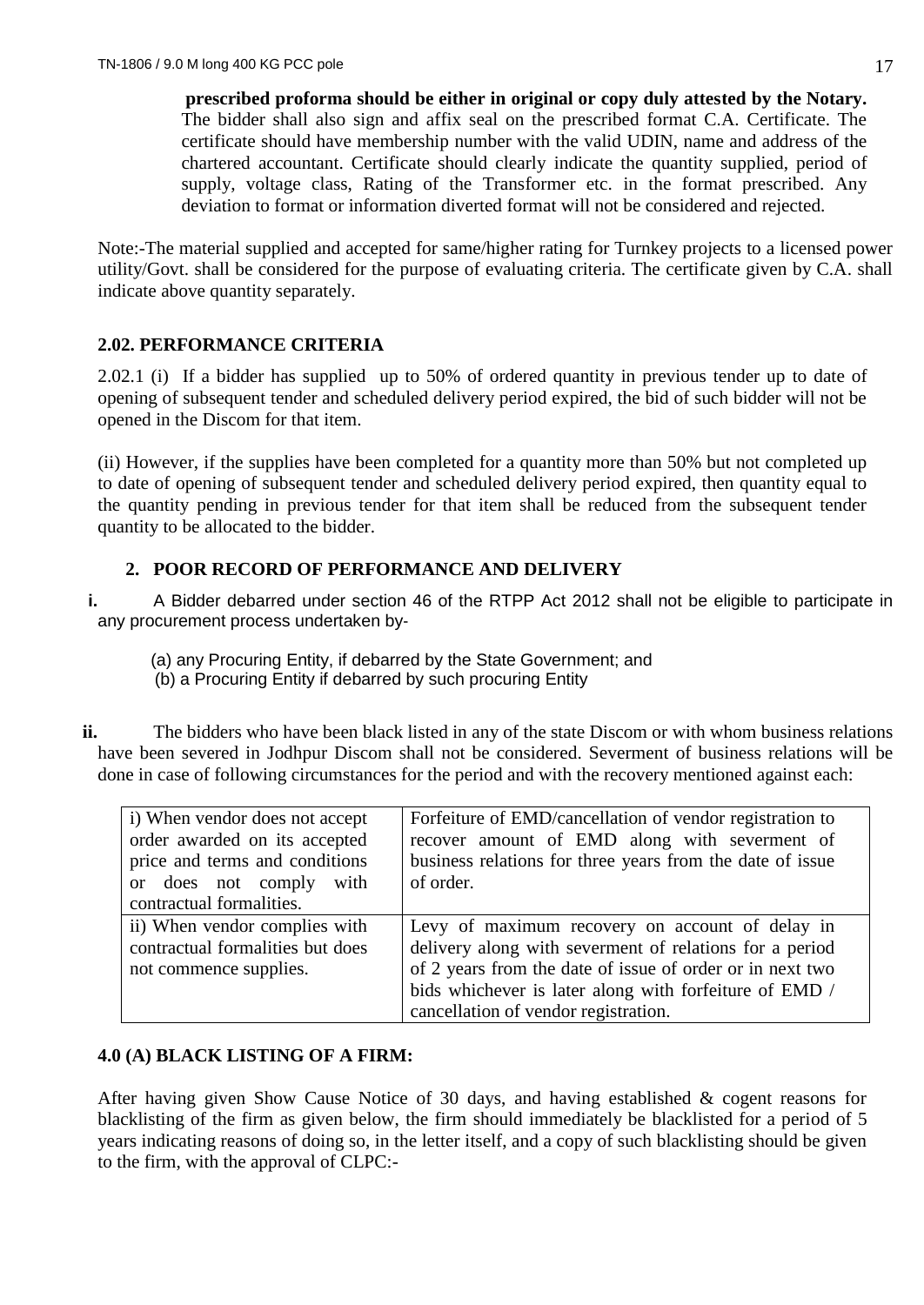(i) There are sufficient and strong reasons to believe that the supplier or his employee has been guilty of malpractices such as manhandling/misbehavior with Government official by supplier or his partner/employee, bribery, corruption or abatement of such a offence in a position where he could corrupt Nigam's official, fraud, vitiating fair tender process including substitution of or interpolation in tender, misrepresentation, pilfer-aging or unauthorized use or disposal of Nigam's material issued for specific work etc.

(ii) Where a supplier or his partner or his representative has been convicted by a court of Law for offences involving moral turpitude in relation to the business dealing or where security considerations including suspected disloyalty to the Nigam/state so warrant the blacklisting.

(iii) If the State Bureau of Investigation or any other authorized investigating agency recommends for blacklisting after completing the investigation.

Note: - 1 If a supplier after having tendered for a supply or after negotiations gives application voluntarily vitiating the fair tendering process; it shall also tantamount to malpractice.

Note:-2 A register containing the reasons for blacklisting the supplier as also the names of all the partner of the suppliers and the allied concerns coming within the effective influence of the blacklisted supplier will be maintained.

Note: - 3 A register of black listed supplier will be maintained which will not only include suppliers enlisted with the Enlisting Authority but also black listed suppliers in Nigam.

Note :-4 A Black listed supplier (i) shall not be entitled for registration in any of the Discom (ii) shall not be awarded any supply order in future in any Discom during the notified period.(iii) his registration if any shall stand cancelled immediately and his registration security /EMD/S.D. shall stand forfeited. (iv) In case of blacklisting of the firm by any one of Discom for the cogent prescribed reason(s) as stipulated above, the same shall be applicable to all the three Discoms and as a consequence of blacklisting, all the pending orders to that firm, will be cancelled in all three (3) Discoms with immediate effect. However in respect of completed/executed contract G.P. obligations as well as other liabilities shall be fulfilled by the supplier.

# **(B) SEVERMENT OF BUSINESS RELATION:**

(a) After having given Show Cause Notice of 30 days, and having established & cogent reasons for Severment of business relation as given below, the firm should immediately be severed the business relations for a period of 2 to 3 years indicating reasons of doing so, in the letter itself, and a copy of such severment should be given to the firm, with the approval of CLPC:-

(i) The supplier continuously refuses to pay Nigam dues without showing adequate reasons and where the purchasing authority is satisfied that no reasonable dispute attracting reference to Settlement Committee or Court of Law exists for the supplier's action of non-supply.

(ii) When vendor does not accept LOA/detailed purchase order awarded on its accepted prices and terms & conditions or does not comply with the contractual formalities.

(iii) When vendor/supplier who otherwise completed contractual formalities but does not commence supplies on the date of opening of technical bid of the fresh tender/completion of schedule delivery period whichever is later.

**Note-1**-In case supplier does not deposit outstanding dues towards Nigam, even after completion of severment period, the period of severment will continue.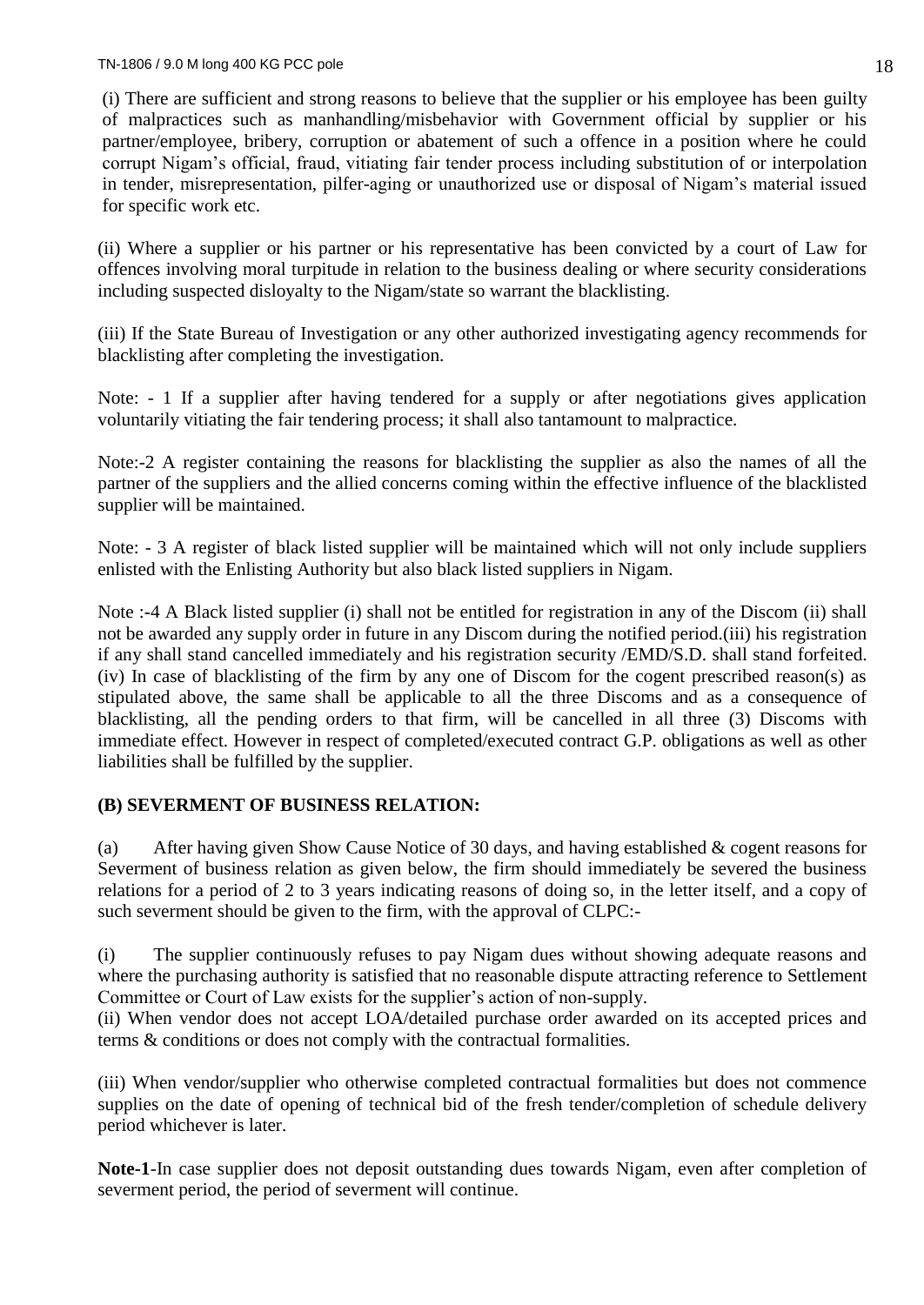**2.** Severment done purely/ mainly on account of non-deposition of dues against the supplier/vendor/contractor could be lifted by CLPC, if the dues are deposited prior to the expiry of such severment period.

3. Severment done by one Discom for non-supply of material and /or corresponding non-recovery of dues will not be effective in other Discoms except in respect of common purchase cases of three Discom.

4. On severment of business, the EMD/SD/vendor registration security will be forfeited.

5. The orders in execution satisfactorily will not be cancelled other than the order on which severment have been done.

# **(C) DEBARMENT**

Reasons on which Debarment can be made:-

(i)The competent authority may debar the supplier on account of his performance or other disabilities, if it is no longer considered fit to remain under vendor registration as per his obligation under vendor registration.

(ii) If at any subsequent stage of inspection of firms after award of contract, it is found that firm does not have sufficient tech. staff or required/necessary technical equipments, the purchasing authority can debar the firm for one year or next tenders whichever is later. The debarment will be lifted only on reinspection of firm's works; the defects noticed earlier are fully rectified to the satisfaction of Nigam**.**

(iii) When contract agreement executed and supplies commenced but could supply only up to 50% of ordered quantity and scheduled delivery period expired, then the firm can be debarred for one year or next tender whichever is later in that Discom only for that particular item/rating/ capacity/size etc.

(iv) The suppliers who have been awarded contract for supply of material is not adhering to the periodic delivery schedule, the contract awarding authority reserve the right to terminate the contract and may debar the firm in participating in tender for a period of 2 to 3 years.

Note:-1. On debarment, the EMD/ SD/Vendor Registration security shall be forfeited.

Note:-. 2. If the firm is debarred in one Discom for any reasons then the same should not be applicable in other Discom subject to exception that in case of common Discoms purchases such debarment of a firm would be applicable to all three Discoms for that particular item and rating/capacity/size etc.

# **5.0 APPEALS AND APPLICATIONS:-**

Appeal against the order of blacklisting, severment and debarment can be filed before BOD within a period of 3 months from the date of intimation. The letter of appeal will be addressed to the order placing authority. Who will process the case for placing the matter in B.O.D. with in a period 60 days. The BOD may reduce or waive the penalty, if sufficient reasons/supporting documents are furnished by the supplier.

# **GENERAL CONDITIONS : - (ALL CONDITIONS BE DULY SIGNED & SEALED)**

(I)The bidder shall clearly indicate the deviations such as `Technical Deviation &Commercial Deviations' in the prescribed Performa only. The deviations indicated elsewhere in the bid shall not be accepted.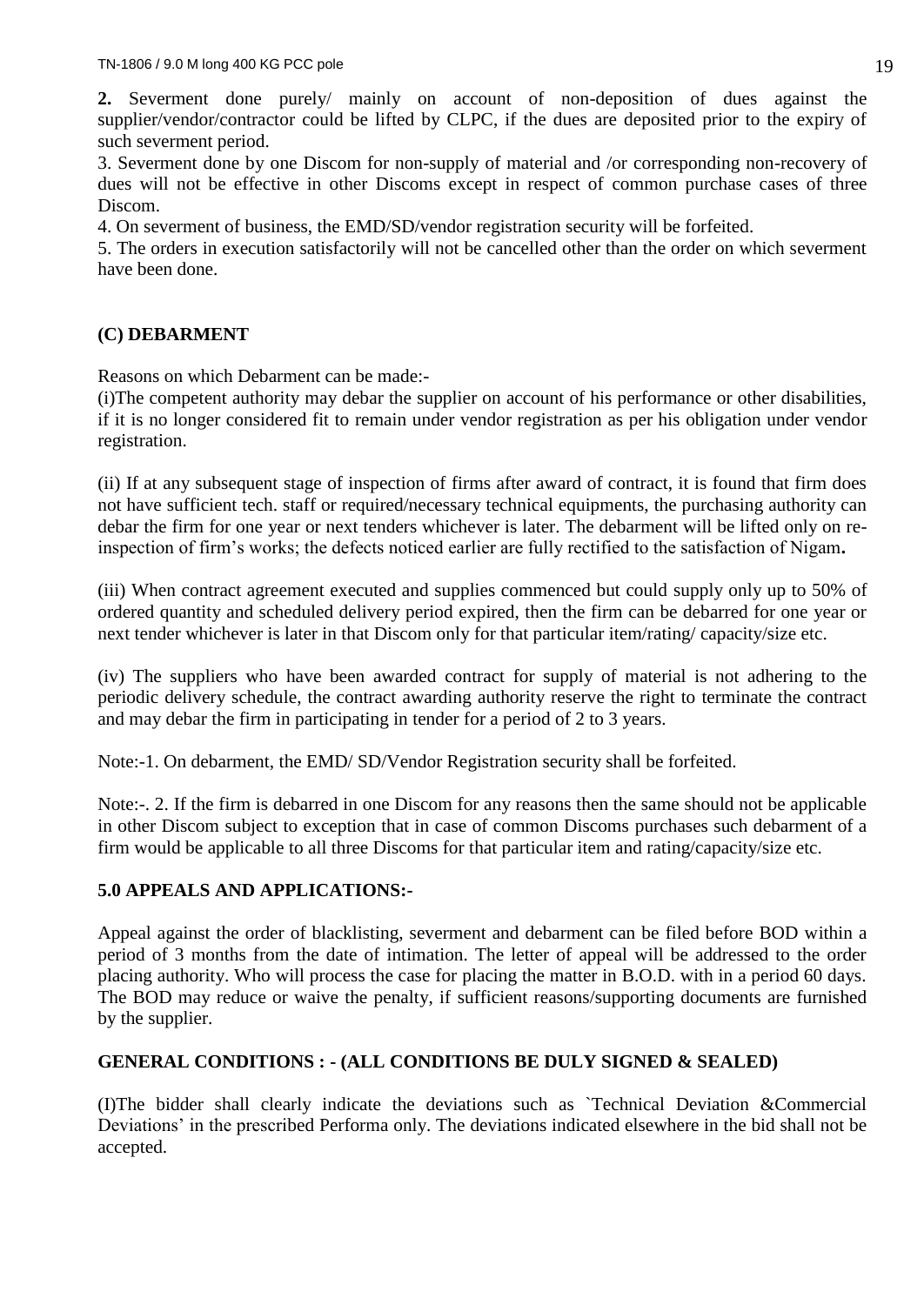(II)The bidder must clearly fill up each and every particular of guaranteed technical particulars annexed with Technical Specifications otherwise he will be responsible for Technical Nonresponsiveness.

I) All documents required in the prescribed format are to be furnished along with the bid itself only except an attested copy of BIS license (wherever it is required), failing which the bid will be summarily rejected.

IV) However, a copy of BIS License may be submitted by the bidder up to the official working hours of one working day prior to the schedule / notified date of opening of price bid.

Signature of bidder with stamp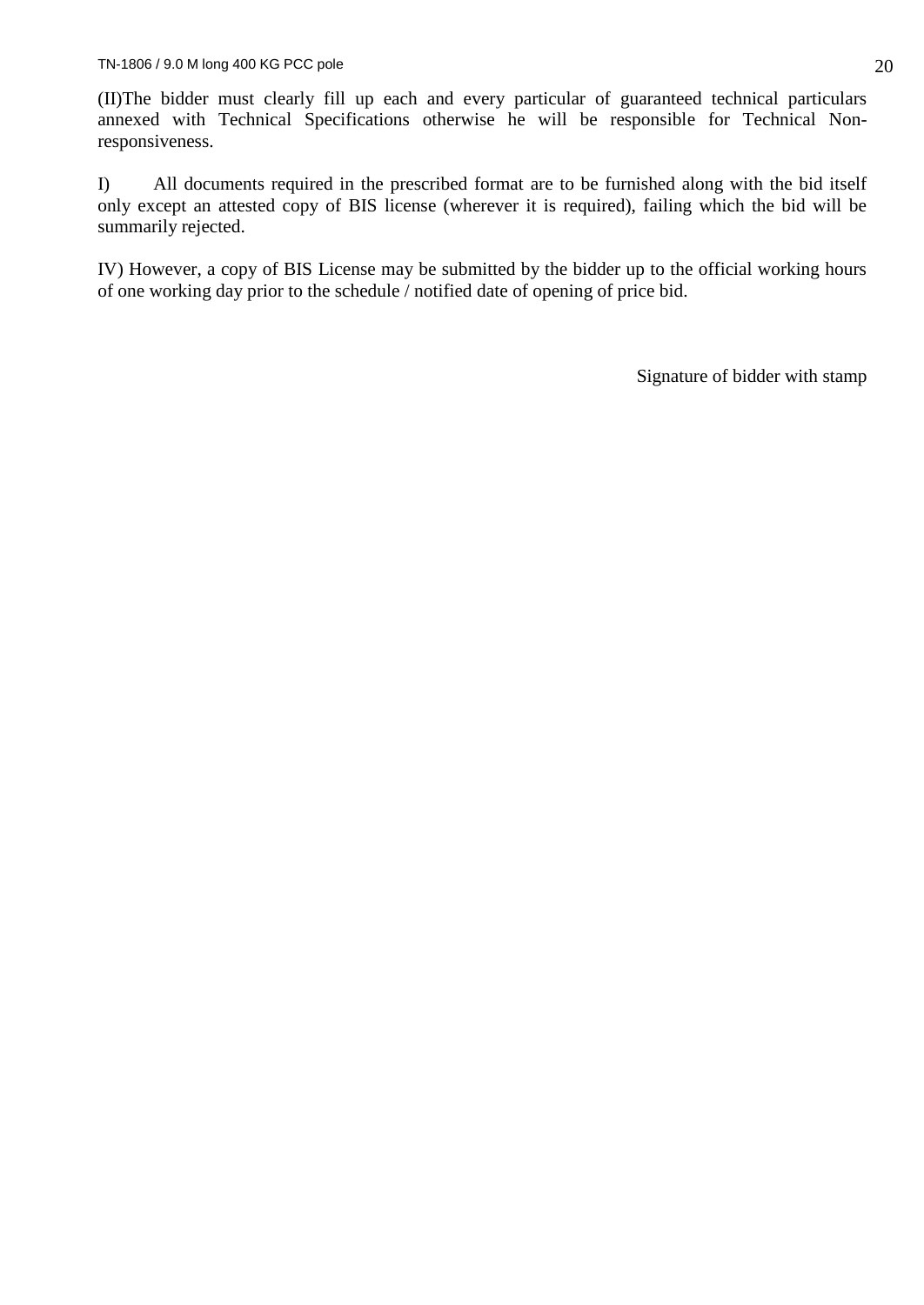# **SCHEDULE-IV-A**

### **Must be filled in by the tenderer and attach with technical bid (Part-I)**

To,

The Superintending Engineer (MM & C) Jodhpur Vidyut Vitran Nigam Limited, Jodhpur

Dear Sir,

With reference to your invitation to tender against specification No. JUD/SE/XEN-III/MM & C/ TN-1806,we agree to supply the following quantity.

| S.No. | Particulars of item                                                                                                                                                                                                                                                                                                   | Tendered<br>quantity | Qty.<br>offered | Justification<br>of<br>quantity<br>offered as per<br>qualifying<br>requirement. | Remarks |
|-------|-----------------------------------------------------------------------------------------------------------------------------------------------------------------------------------------------------------------------------------------------------------------------------------------------------------------------|----------------------|-----------------|---------------------------------------------------------------------------------|---------|
|       | $\mathfrak{D}$                                                                                                                                                                                                                                                                                                        | 3                    | $\overline{4}$  | 5                                                                               | 6       |
|       | Rectangular shaped solid<br>PCC Poles conforming to<br>REC spec. No. 24/1983<br>amended upto 1987 &<br>there-after and ISS<br>2905/1989 (latest amended)<br>& as per requirement of<br>section-III of this spec. in<br>overall length of 9 M. poles<br>having working load of 400<br>KG. with factor of safety<br>2.0 | 20,000 nos.          |                 |                                                                                 |         |

- 1. The offer is valid for a period of 120 days from the next date of opening of Techno Commercial Bid of the tender.
- 2. The prices are variable with the base date **01.05.2022 (irrespective of date of opening of tender)**
- 3. It is noted that the quantities as mentioned in the specification are approximate and we agree to supply any quantity as per your order.
- 4. The delivery shall strictly be in accordance with delivery clause. In case we fail to deliver the material, we are liable to pay recovery for delay in delivery as per clause No. 1.24 of this Section-II of this specification.

The material shall conform to your specification No. JUD/SE/XEN-III/MM&C/TN-1806 and as per relevant ISS in all respect.

5. We confirm that we agree to all the terms and conditions as well as the technical stipulations of your specification No. JUD/SE/XEN-III/MM&C/TN-1806 and there are no deviations other than as specified in the Schedule-VI (A&B).

Yours faithfully,

Signature of tenderer With stamp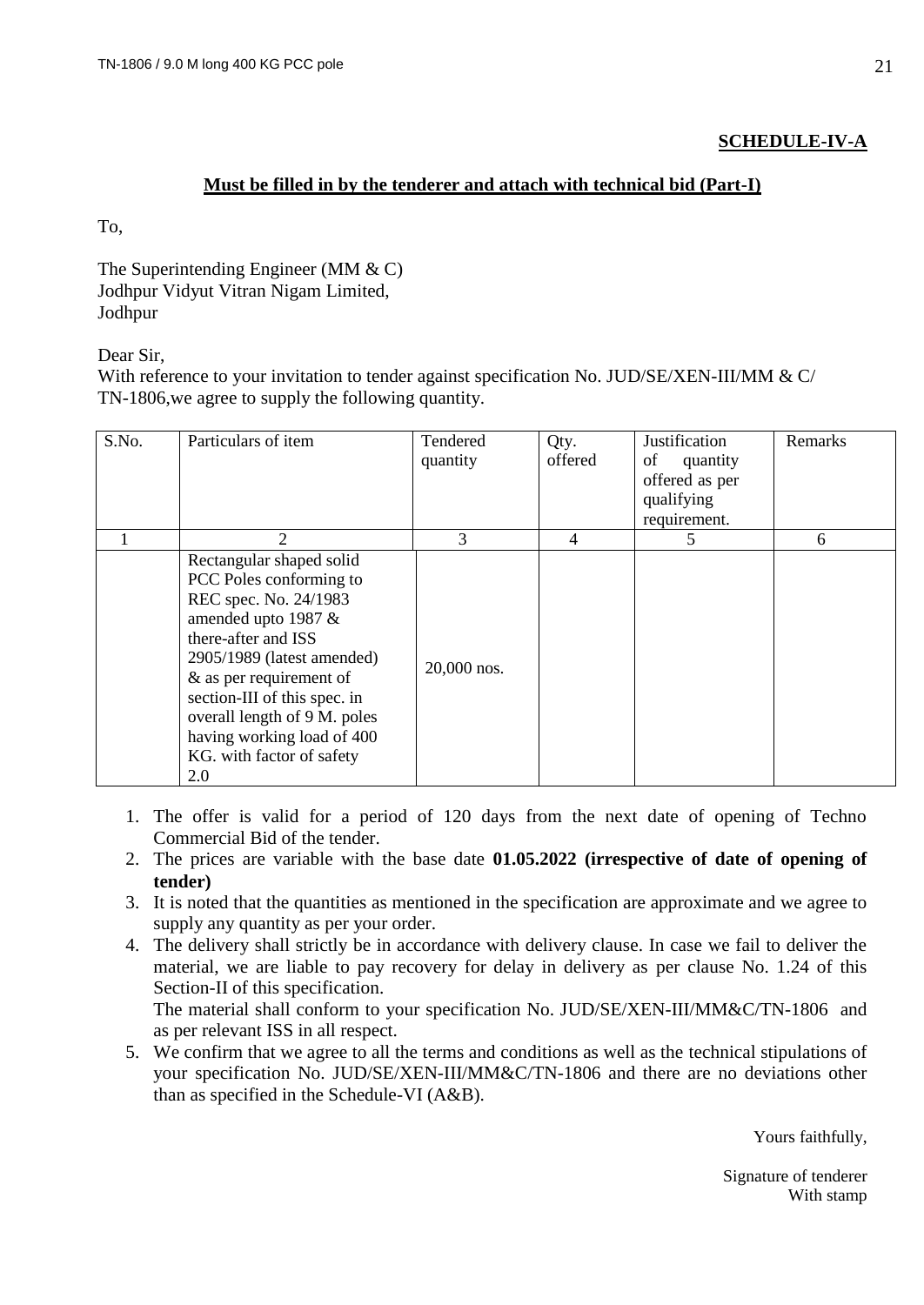#### **SCHEDULE-V**

### **GUARANTEED TECHNICAL AND OTHER PARTICULARS OF 9 METRE PCC POLES HAVING WORKING LOAD 400 KG. WITH FACTOR OF SAFETY 2.0 UNDER TN-1806.**

| S.No.          | Particulars                       | Requirement as per GTP                                      |
|----------------|-----------------------------------|-------------------------------------------------------------|
| 1              | <b>MANUFACTURER'S NAME</b>        |                                                             |
| $\overline{2}$ | <b>OFFICE</b>                     |                                                             |
|                | <b>ADDRESS</b>                    |                                                             |
| 3              | PLACE WHERE THE MATERIAL          |                                                             |
|                | <b>SHALL BE OFFERED FOR</b>       |                                                             |
|                | <b>INSPECTION</b>                 |                                                             |
| $\overline{4}$ | GST No.                           |                                                             |
| 5              | STANDARDS TO WHICH THE            | As per specification                                        |
|                | MATERIAL SHALL CONFORM            |                                                             |
| 6              | <b>OVER ALL LENGTH</b>            | 9.0 metre                                                   |
| $\overline{7}$ | PLANTING DEPTH                    | 1.5 metre                                                   |
| 8              | TOP DIMENSIONS IN MM              | 225x100 mm                                                  |
| 9              | BOTTOM DIMENSIONS IN MM           | 395x100 mm                                                  |
| 10             | APPROXIMATE WEIGHT                | 675 Kg.                                                     |
| 11             | <b>WORKING LOAD</b>               | 400 Kg.                                                     |
| 12             | FACTOR OF SAFETY (F.O.S.)         | 2.0                                                         |
| 13             | NO. & DIA OF HT WIRE              | $\overline{20}$ (4 mm dia)                                  |
|                | (TENSIONED)                       |                                                             |
| 14             | <b>CONFIGURATION OF HT WIRE</b>   | As per approved drawing                                     |
| 15             |                                   | Continuous length of 4 mm dia G.I. wire                     |
|                | POSITION OF EARTH WIRE            | with a projection of 100 mm at 250 mm                       |
|                | LENGTH AND SIZE OF WIRE           | from top and 150 mm from below ground                       |
|                |                                   | level.                                                      |
| 16             | <b>DIMENSIONS AND POSITION OF</b> | 2 Nos.of Eye hook of 12 mm dia M.S.                         |
|                | <b>EYE HOOKS</b>                  | round having internal dia of 40 mm at 2.25                  |
|                |                                   | metre from top and 1.8 metre from bottom                    |
| 17             | REINFORCEMENT (SIZE AND NO.       | 8 Nos. of rings of 4 mm dia HT wires on top                 |
|                | OF RINGS)                         | and 8 Nos. of rings on bottom (both ends) with              |
|                |                                   | minimum inter spacing of 20 mm.                             |
| 18             | <b>CONCRETE COVER</b>             | $20 \text{ mm}$                                             |
| 19             | <b>MARKING ON THE POLES</b>       | Marking should be engraved on transverse                    |
|                |                                   | face                                                        |
| 20             |                                   | A strip of 30-40 mm shall be painted on                     |
|                | <b>RED STRIP</b>                  | one side of the pole at a planting depth (1.5)              |
|                |                                   | Metre from bottom) with oil paint of red                    |
|                |                                   | colour.                                                     |
| 21             |                                   | 2 holes of $18 \text{ mm}$ dia at $60 \text{ mm}$ and $160$ |
|                | <b>HOLES POSITION</b>             | mm from top on longitudinal face of the                     |
|                |                                   | pole (broad face).                                          |
| 22             | CONCRETE QUANTITY PER POLE        | 0.279 M <sup>3</sup>                                        |
| 23             | <b>CONCRETE GRADE</b>             | $M-42$                                                      |

Note:- Max. tension in wire should not exceed 80% of its ultimate tensile strength.

|             | Signature of the Bidder |
|-------------|-------------------------|
| Name        |                         |
| Designation |                         |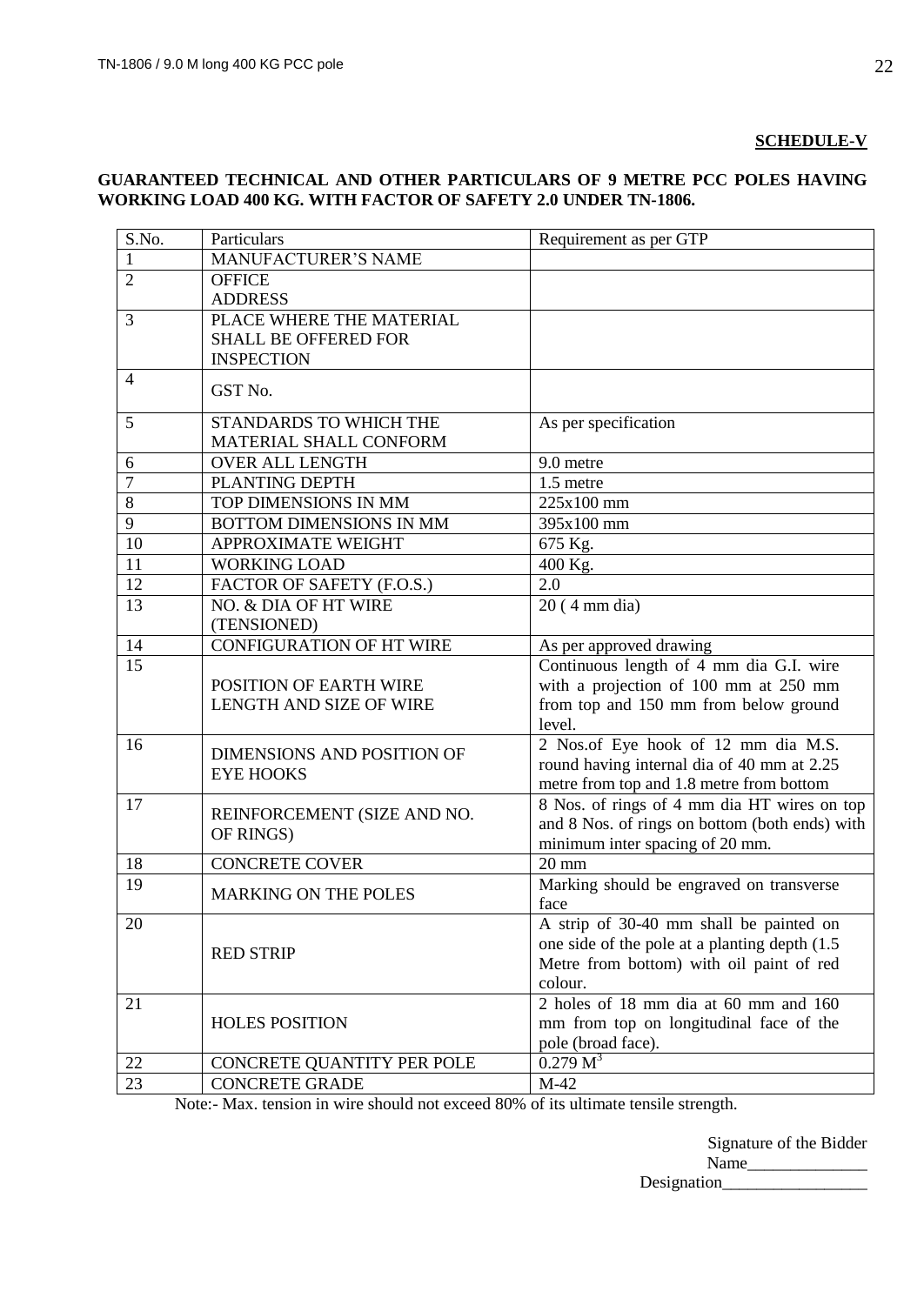Common authorized seal of bidder

**Schedule – VI (A)**

# **JODHPUR VIDYUT VITRAN NIGAM LIMITED**

# **A Govt. of Rajasthan Undertaking DEPARTURE/DEVIATION FROM TECHNICAL SPECIFICATION**

The bidder shall state under this schedule the departure from the Purchaser's specification in respect of technical is as under:-

S.No. Main Deviations from Technical Specification.

Certified that we agree to all the technical specification of the NIT except for the deviation to the extent indicated above.

> **(Signature)** Name & Designation with seal of the bidder.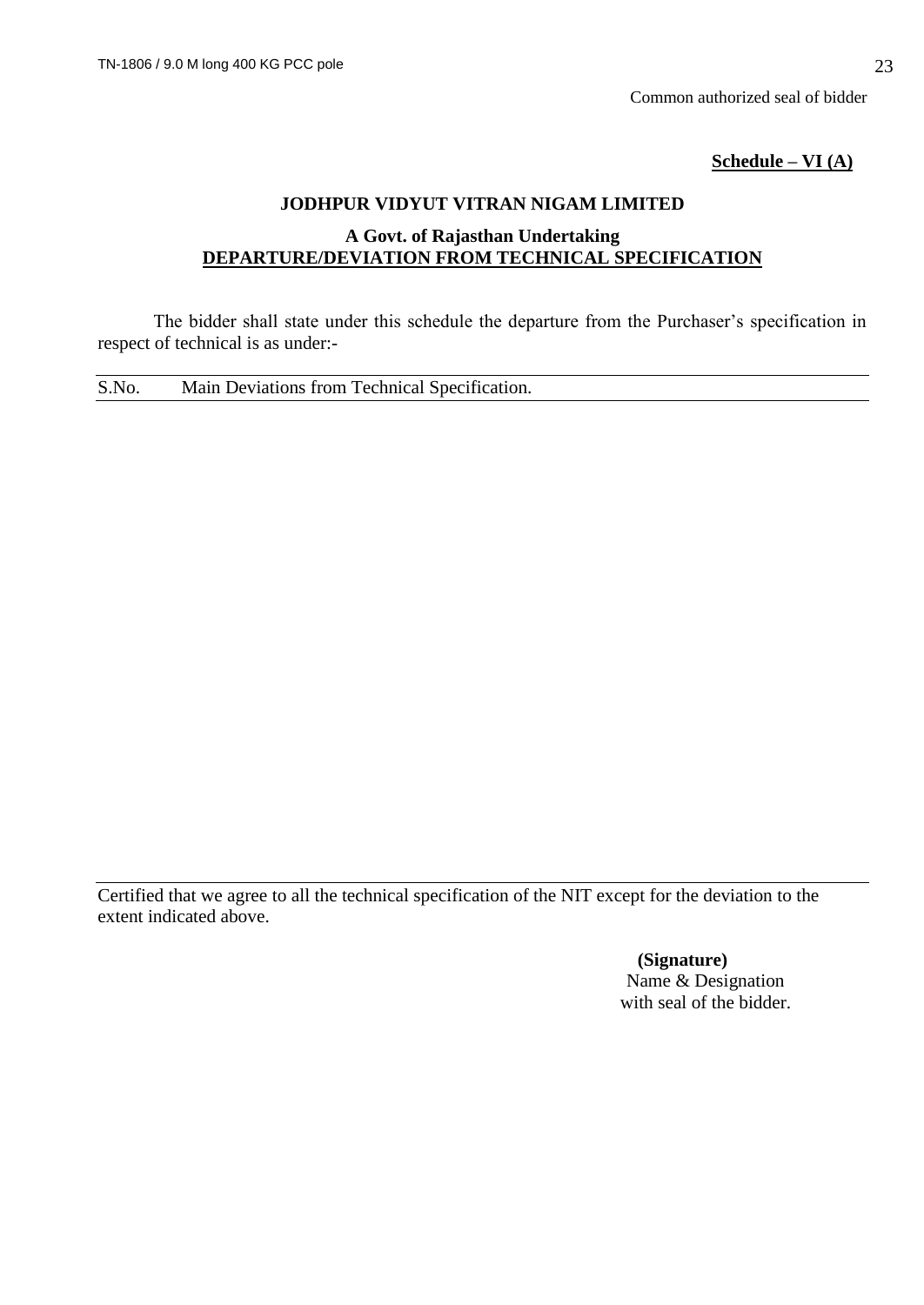# **JODHPUR VIDYUT VITRAN NIGAM LIMITED**

### **A Govt. of Rajasthan Undertaking DEPARTURE FROM COMMERCIAL TERMS & CONDITIONS OF THE SPECIFICATION**

The bidder shall state under this schedule the departure from the Purchaser's specification in respect of Commercial terms & conditions:-

S.No. Main Deviations from Specification.

Certified that we agree to all the commercial terms & conditions as laid down in General Conditions of Contract to the specification except for the deviation to the extent indicated above.

> **(Signature)** Name & Designation with seal of the bidder.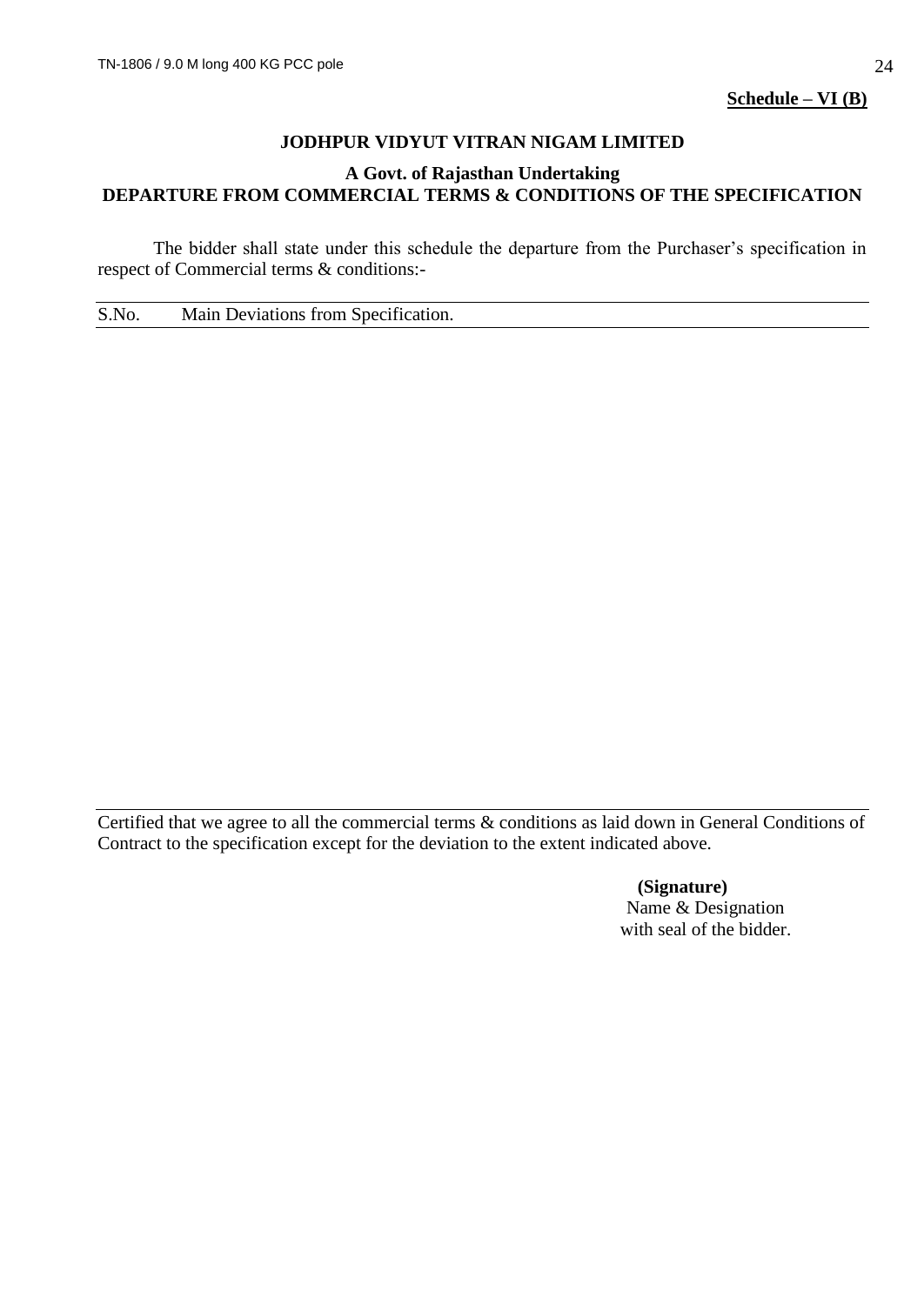# **JODHPUR VIDYUT VITRAN NIGAM LIMITED**

### **A Govt. of Rajasthan Undertaking LIST OF PAST SUPPLIES**

The bidder shall state under this schedule whether material and equipments, similar to those offered in the tender have been previously supplied by him. A list shall be given of such orders executed by him together with information regarding the names of purchasing organizations, quantities supplied and when the supplies were effected. This list should be in form given below:-

| S.No. Detailed particulars Qty in<br>of items supplied Nos. | & Date | Order No. Name & details<br>of purchasing authority Completion | Date of |
|-------------------------------------------------------------|--------|----------------------------------------------------------------|---------|
|                                                             |        |                                                                |         |

| If executed partially<br>to be mentioned | whether still<br>to be executed | Delivery<br>stipulated in | <b>Remarks</b> |
|------------------------------------------|---------------------------------|---------------------------|----------------|
| (Qty. in Nos.)                           |                                 | order                     |                |
|                                          |                                 |                           | 10             |

**Note:** Separate schedules are to be furnished by the bidder for past supply to the JdVVNL, Jodhpur, other State Electricity Boards and other Departments /Organisations.

### **(Signature)**

Name & Designation with seal of the bidder.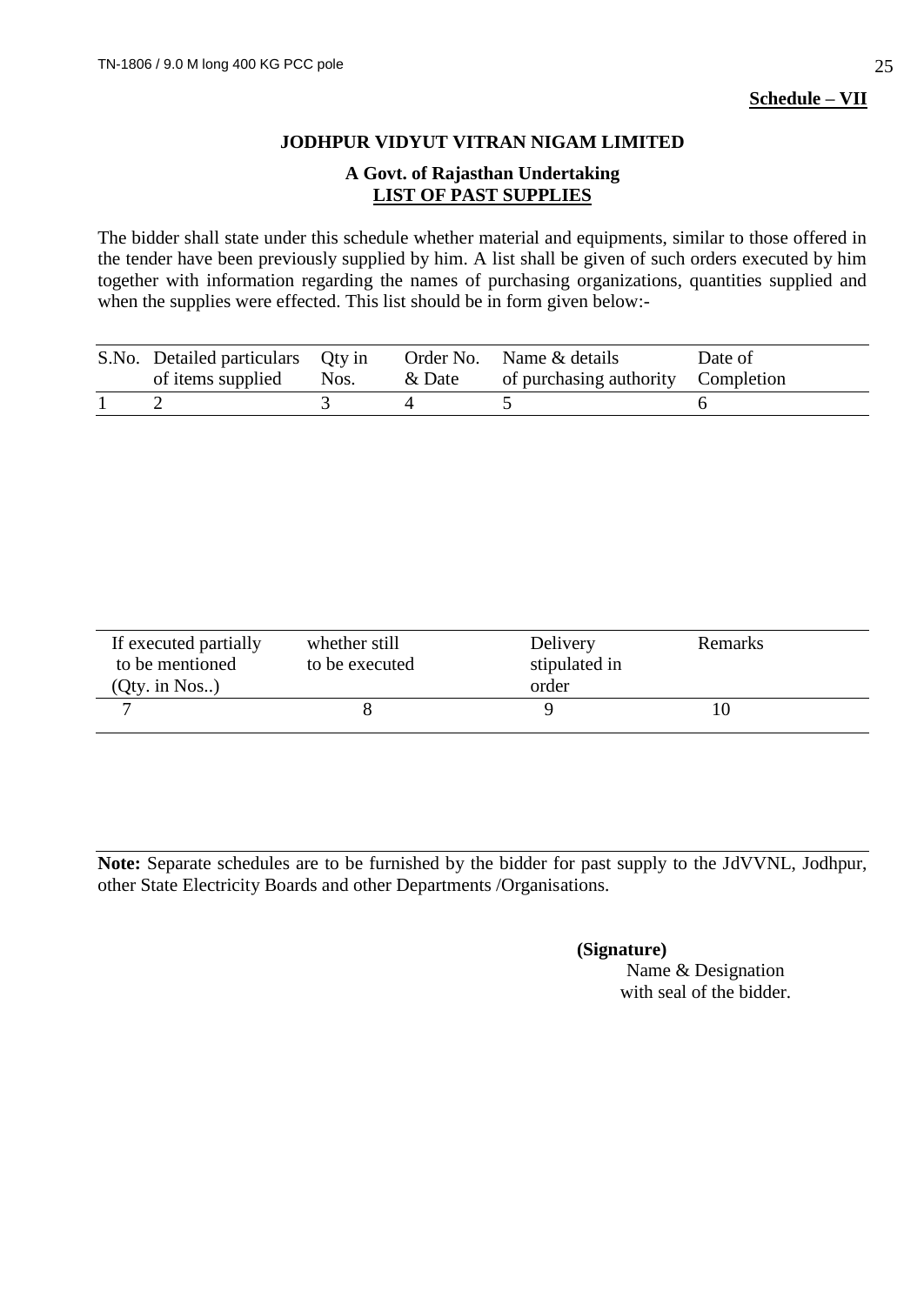**Schedule-VII-A**

### **JODHPUR VIDYUT VITRAN NIGAM LIMITED**

#### **A Govt. of Rajasthan Undertaking**

#### **TO WHOMSOEVER IT MAY CONCERN**

This is to certify that  $M/s$  have designed, manufactured/ fabricated ,tested and supplied similar item/higher rating of tendered material /equipments in last three financial years from the date of opening of Techno-Commercial bid to the Utilities/ Discoms/ Government Department, as detailed out below:-

| S.<br>No. | Financial<br>in<br>year<br>which<br>material<br>supplied | Particulars<br>items<br>of<br>supplied | Name and particulars<br>of purchasing authority | Order<br>$\&$<br>No.<br>date | Unit | Quantity<br>ordered | Value in<br>Rs. | Actual<br>quantity<br>supplied<br>against the<br>order | Value | Remarks |
|-----------|----------------------------------------------------------|----------------------------------------|-------------------------------------------------|------------------------------|------|---------------------|-----------------|--------------------------------------------------------|-------|---------|
| 1         | 2                                                        | 3                                      | 4                                               | 5                            | 6    | 7                   | 8               | 9                                                      | 10    | 11      |
| 1         | 2019-20                                                  |                                        |                                                 |                              |      |                     |                 |                                                        |       |         |
| 2         | 2020-21                                                  |                                        |                                                 |                              |      |                     |                 |                                                        |       |         |
| 3         | 2021-22                                                  |                                        |                                                 |                              |      |                     |                 |                                                        |       |         |
|           |                                                          |                                        |                                                 |                              |      |                     |                 |                                                        |       |         |

The above particulars are true and correct based on explanations, records and books of accounts produced before us. Further the above certificate issued on the request of the Company.

Signature

Signature of

Name & designation C.A. of firm

With seal of the Bidder With seal & Membership No UDIN:- Name & Adress:-

**Note: The C.A. Certificate must be furnished either in original or copy duly attested by Notary. The bidder shall also sign and affix seal on the C.A.Certificate. The certificate should have membership number with the name & address of the chartered accountant. C.A. Certificate should clearly indicate the Rating, quantity supplied, period of supplyin the format prescribed, any deviation to format or information diverted format, will not be considered and rejected.**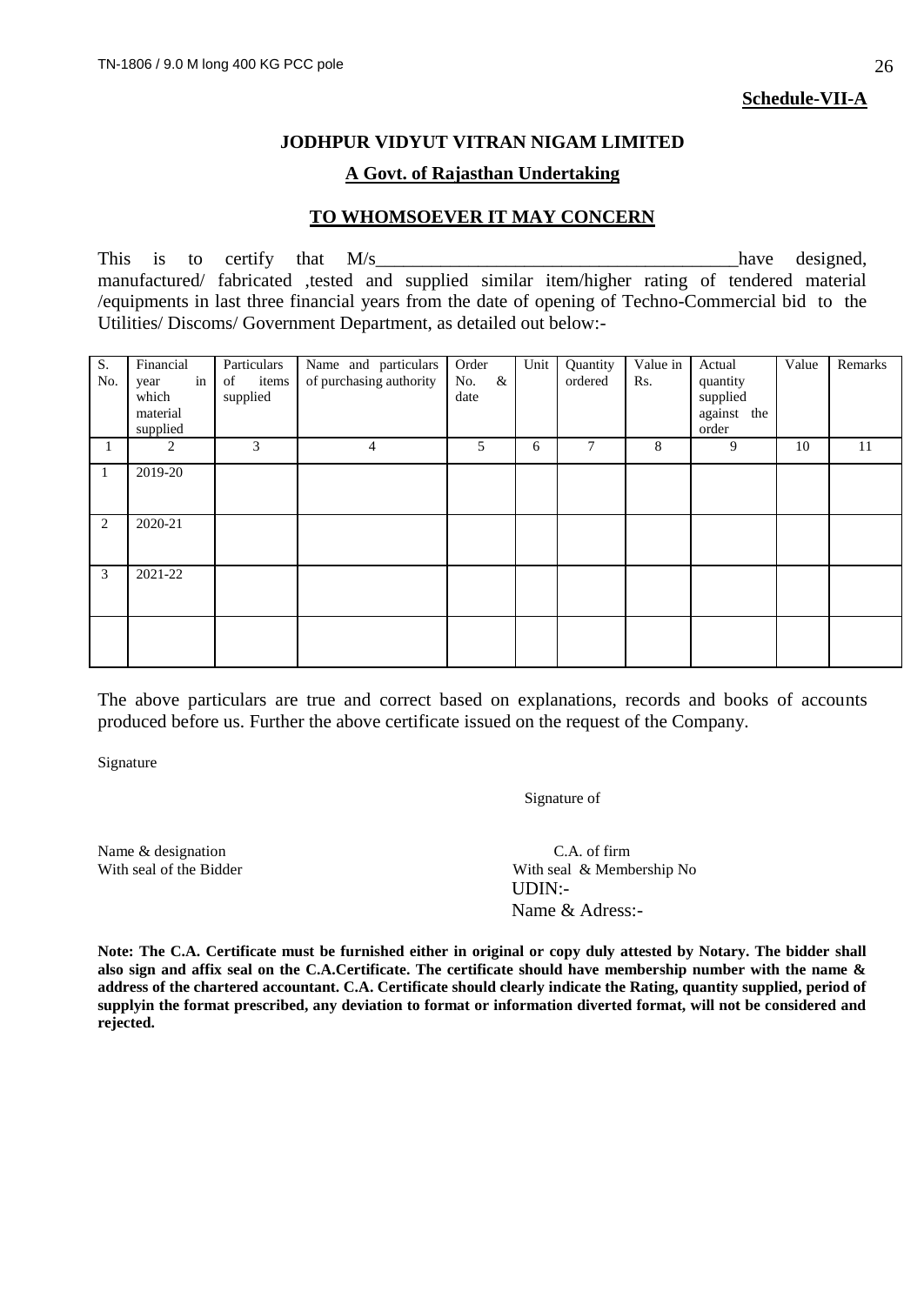### **SCHEDULE-VIII**

### **JODHPUR VIDYUT VITRAN NIGAM LIMITED DELIVERY SCHEDULE**

# **PART-A**

The delivery schedule of the material by the Purchaser is as mentioned hereunder:-

| S.<br>N <sub>o</sub> | Particular of material                                                                                                                                                                                                                                                                                            | Delivery                                                                                                                                                                                              |
|----------------------|-------------------------------------------------------------------------------------------------------------------------------------------------------------------------------------------------------------------------------------------------------------------------------------------------------------------|-------------------------------------------------------------------------------------------------------------------------------------------------------------------------------------------------------|
|                      | Rectangular shaped solid PCC Poles<br>conforming to REC spec. No.<br>24/1983 amended upto 1987 $&$ there-<br>after and ISS 2905/1989 latest<br>amended) $\&$ as per requirement of<br>section-III of this spec. in overall<br>length of 9 M. poles having working<br>load of 400 KG. with factor of safety<br>2.0 | The max. commencement period allowed<br>shall be 40 days from the date of receipt of<br>LOA and entire ordered quantity shall be<br>completed in eight(8) months at equal<br>monthly rate thereafter. |

Note :- In case ordered quantity is different than quoted quantity, then monthly delivery shall be adjusted proportionately. Tenders in which monthly delivery schedule is not indicated shall be ignored.

### **PART-B**

In case bidder deviates from the delivery schedule mentioned by the purchaser in Part-A then the delivery schedule of the material by the bidder shall be indicated/mentioned as under:-

| S.No. | Particular of material             | Commencement and monthly delivery |
|-------|------------------------------------|-----------------------------------|
|       | Rectangular shaped solid PCC Poles |                                   |
|       | conforming to REC spec. No.        |                                   |
|       | 24/1983 amended up to 1987 $&$     |                                   |
|       | there-after and ISS 2905/1989      |                                   |
|       | (latest amended) $\&$ as per       |                                   |
|       | requirement of section-III of this |                                   |
|       | spec. in overall length of 9.0 M.  |                                   |
|       | poles having working load of 400   |                                   |
|       | KG. with factor of safety 2.0      |                                   |

(i) During the commencement period the contractual formalities shall be got completed.

**Signature**

**Name & Designation**

With seal of the bidder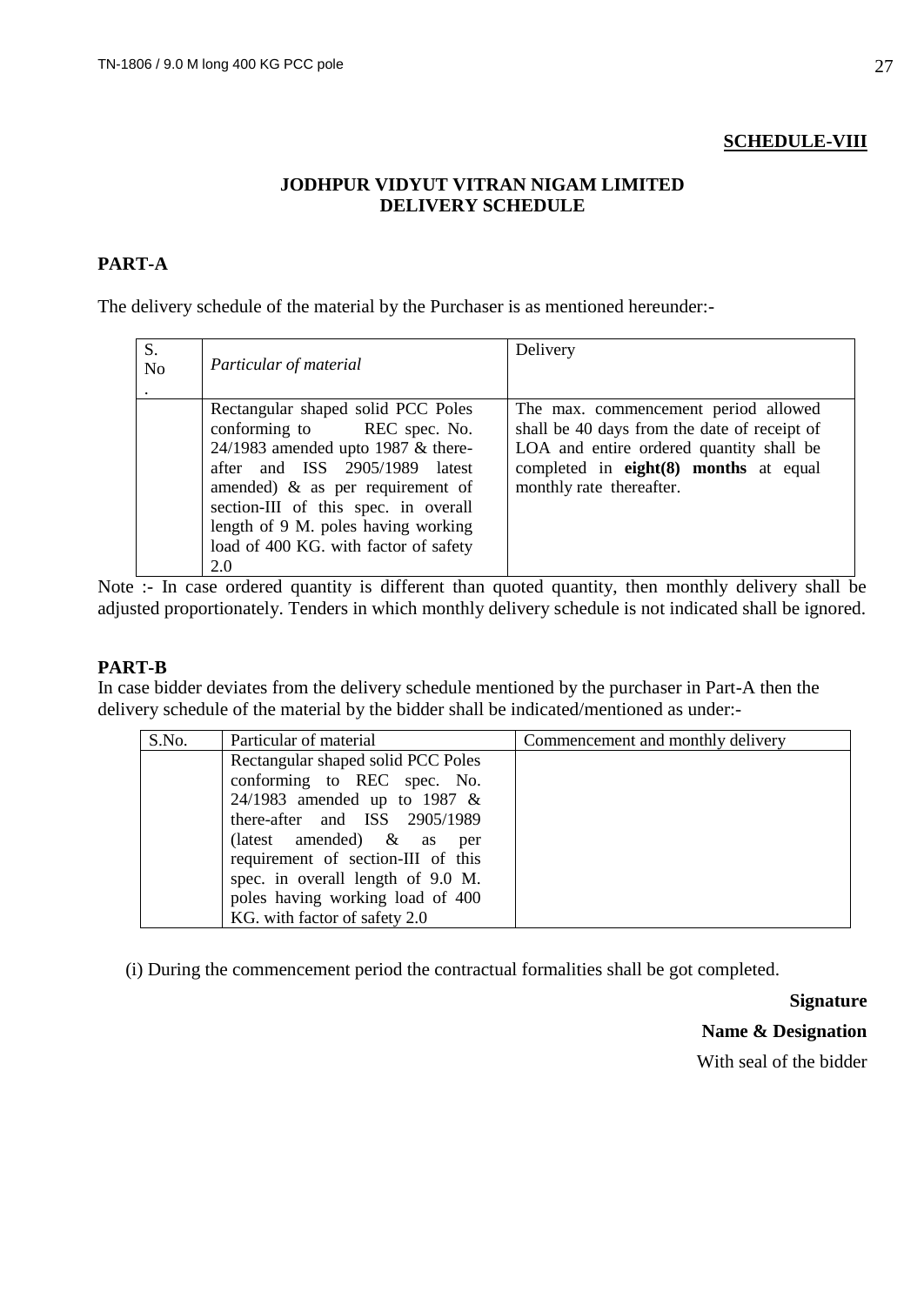### **Schedule – IX**

### **JODHPUR VIDYUT VITRAN NIGAM LIMITED**

**A Govt. of Rajasthan Undertaking**

List of Equipments and Technical Hands Available with the Firm

(To be filled in by the bidders & enclosed with the bid)

Manufacturers and / or their authorized agents who are quoting against this bid are requested to furnish the following information along-with the bid. The Purchaser will have the discretion to ignore the bid without the under noted particulars and/or ignore the bid particulars.

- 1. Name and Address of Manufacturer. :
- 2. Official E-mail Id:
- 3. GST No.:
- 4. Whether firm is proprietorship / partnership / Limited (please give details and also enclose copy of memorandum of constitution of firm along with name of directors / partners / proprietor & their address.
- 5. Place where works exist.:
- 6. Details of machinery particularly with B.H.P. of each item installed.:
- 7. Details of staff employed in the works.:
- 8. Date when started the manufacturing of item under reference.:
- 9. List of items manufactured.:
- 10. Literature and drawings of items manufactured showing their description, size, design and other important technical particulars.:
- 11. Details of order so far, executed along with the names of organization to whom supplied. :
- 12. Manufacturing capacity. :
- 13. Is the workshop open for inspection by the representative of the board, if required? :
- 14. Statement of financial resources and Banking Reference along with Balance-Sheet for previous two years.:
- 15. Testing facilities available for the manufactured articles in the testing laboratory of works:
- 16. Whether the Firm is a small/medium/large scale industry. :
- 17. Registration No. with :
	- i. Small Scale, National/State.
	- ii. DGTD
	- iii. State Industries Department.

 **(Signature)**

Name & Designation with seal of the bidder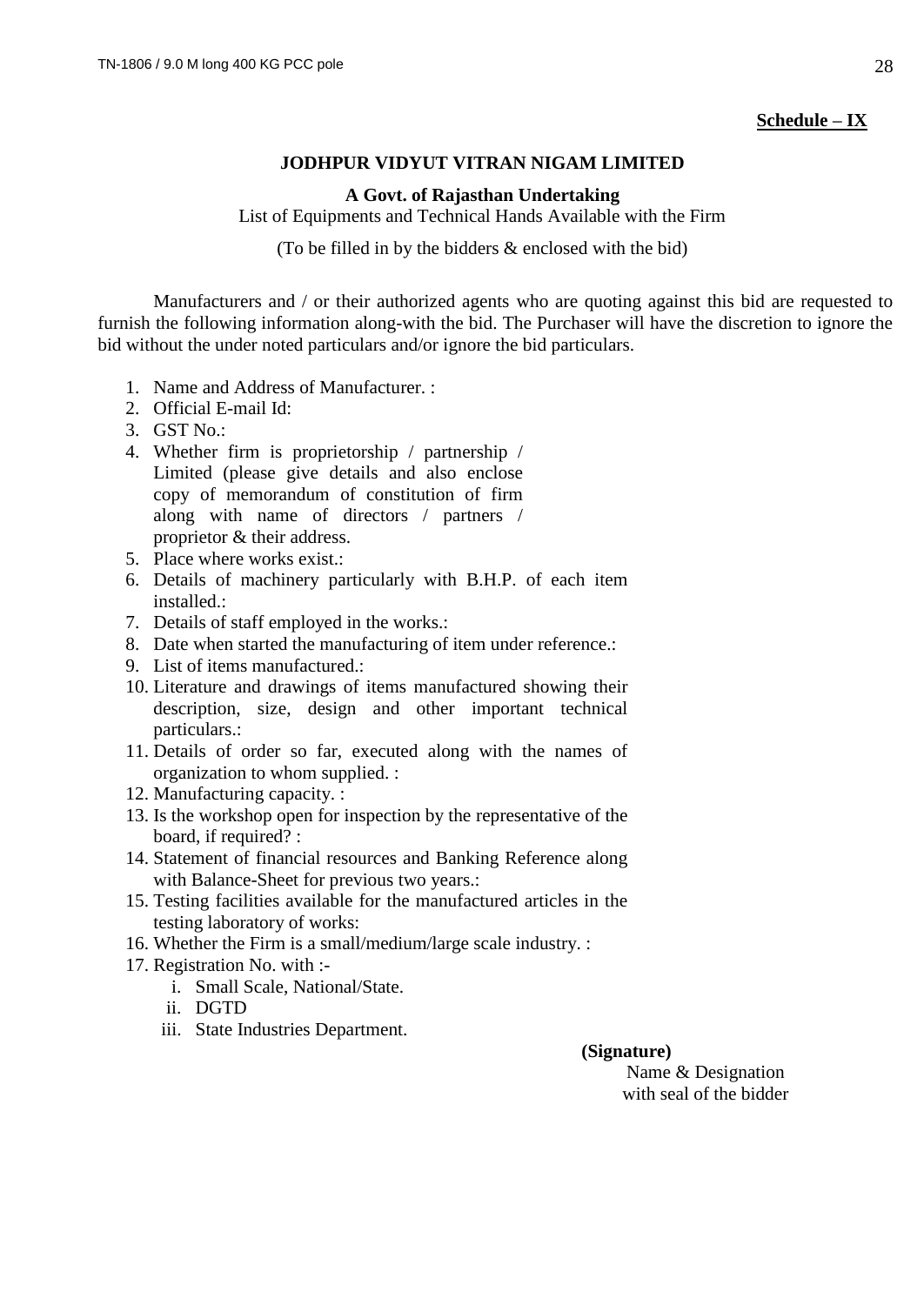#### **APPENDIX-A**

#### **Format of Affidavit** (**ON NON-JUDICIAL STAMP OF Rs. 100/- attested by Notary Public/First Class Magistrate)**

|                       | $S/\sigma$                                                                                                                    | Aged                                        |  | Yrs. |                             |                                    |
|-----------------------|-------------------------------------------------------------------------------------------------------------------------------|---------------------------------------------|--|------|-----------------------------|------------------------------------|
| Residing<br>at<br>M/s |                                                                                                                               | do hereby solemnly affirm and declare that: |  |      | Proprietor/Partner/Director | of                                 |
|                       | acknowledgement of Entrepreneurial Memorandum Part II by the<br>Centre<br>and has been issued manufacture of following items: | The acknowledgement No. is                  |  |      | has.<br>District            | been issued<br>Industries<br>dated |
| Name of Items         |                                                                                                                               | Production Capacity (Yearly)                |  |      |                             |                                    |
| (i)                   |                                                                                                                               |                                             |  |      |                             |                                    |

(ii)

(iii)

 $(iv)$ 

(v)

(b) My/Our above noted acknowledgement of Entrepreneurial Memorandum Part-II has not been cancelled or withdrawn by the Industries Department and that the enterprise is regularly manufacturing the above items.

(c) My/Our enterprise is having all the requisite plant and machinery and is fully equipped to manufacture the above noted items.

d) The Present status of the firm is as per acknowledgement of Entrepreneurial Memorandum Part-II issued on the date of District Industries Center, \_\_\_\_\_\_\_\_\_\_\_\_\_.

Place\_\_\_\_\_\_\_\_\_\_\_\_\_\_\_\_\_\_

Signature of Proprietor/Director Authorized Signatory With Rubber Stamp and date

### **VERIFICATION**

|                                                                                                           |  | Aged              |  |  |          |                                                               | Years residing at |     |
|-----------------------------------------------------------------------------------------------------------|--|-------------------|--|--|----------|---------------------------------------------------------------|-------------------|-----|
|                                                                                                           |  | <b>Proprietor</b> |  |  | Partner/ | Director                                                      | ΩŤ                | M/s |
|                                                                                                           |  |                   |  |  |          | verify and confirm that the contents at $(a)$ , $(b)$ , $(C)$ |                   |     |
| and (d) shows any two such some of to the boot of new busyles deep and nothing has been consecuted though |  |                   |  |  |          |                                                               |                   |     |

and (d) above are true and correct to the best of my knowledge and nothing has been concealed therein. So, help me God.

**\_\_\_\_\_\_\_\_\_\_\_\_\_\_\_\_\_\_\_**

### **DEPONENT**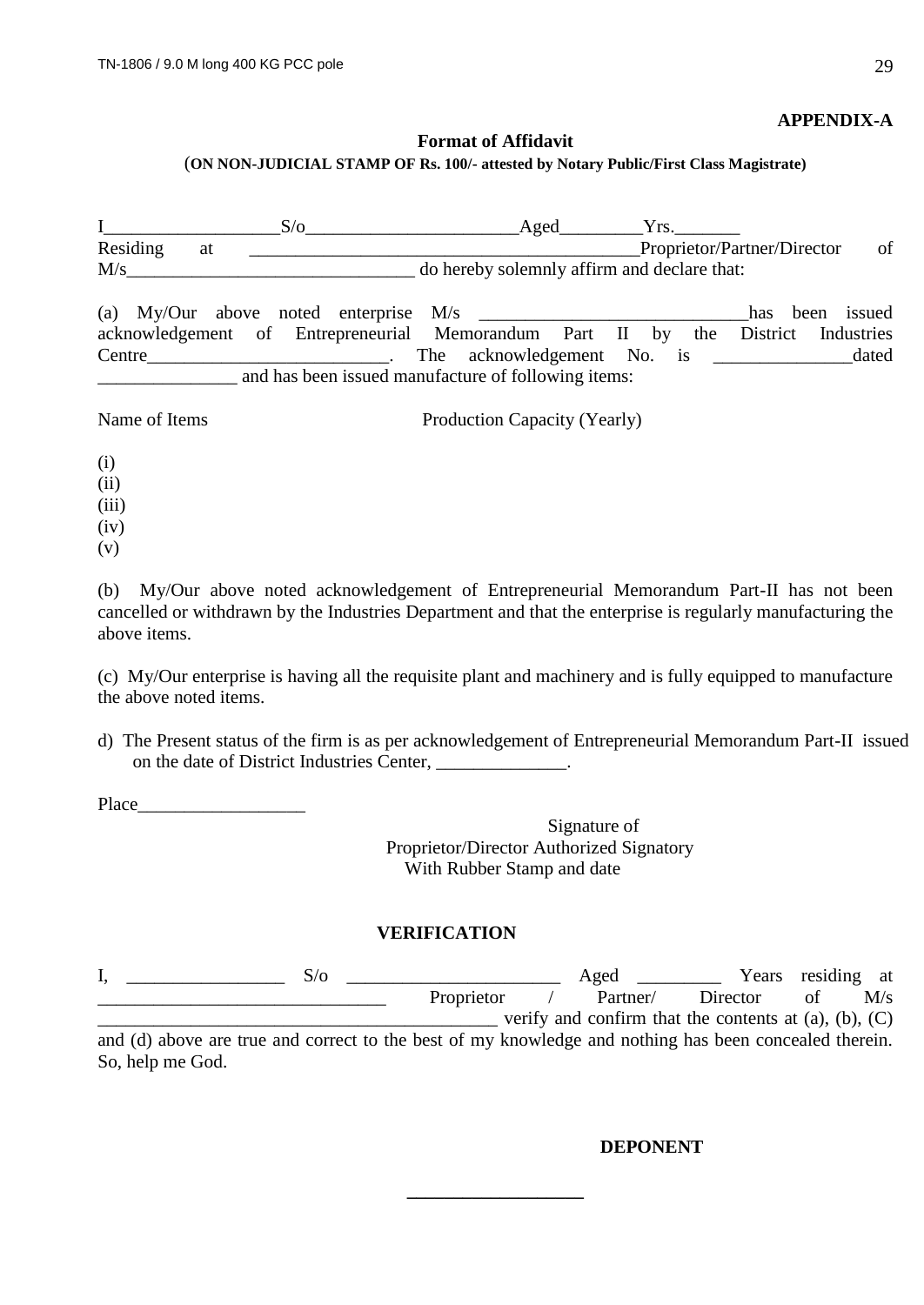### **AMENDMENT IN ITB AND GCC**

**The various clauses wherever appearing in the Instructions to Bidders (ITB), General Conditions of Contract (GCC), Technical Specifications, Qualification Requirements, various Schedules etc., are hereby amended to the extent as under:-**

**1. Wherever EMD and Security Bank Guarantee (SBG), are appearing in the ITB, GCC & other Bidding Documents, same is hereby replaced by BID SECURITY as under:-**

#### **BID SECURITY**

Bid security shall be 2% **of the estimated value of subject matter of procurement put to bid.** In case of Small Scale Industries of Rajasthan it shall be 0.5% of the **quantity offered** for supply and in case of sick industries, other than Small Scale Industries, whose cases are pending with Board of Industrial and Financial Reconstruction, it shall be 1% of the value of bid. Every bidder, if not exempted, participating in the procurement process shall be required to furnish the bid security as specified in the notice inviting bids.

**In case SSI unit of Rajasthan quotes the less than the tendered quantity, then they are required to furnish Bid Security @ 0.5% of the value of the quantity offered by them, failing which bid shall be considered non-responsive.**

The Bid Security amount (as applicable) to be paid by Demand Draft/Banker's Cheque in favour of Sr. Accounts Officer (Cash & CPC), JdVVNL, Jodhpur (payable at Jodhpur) or Bank Guarantee, in specified format **(Appendix-C),** of a scheduled bank in favour of Superintending Engineer (MM&C), JdVVNL, Jodhpur, be deposited in the office of the Superintending Engineer (MM&C), JdVVNL, Jodhpur, New Power House, Jodhpur.

The Bank Guarantee against Bid Security be issued by Nationalized / Scheduled Bank. The same may be accepted after confirmation by issuing Bank. If any Bid Security Bank Guarantee not is proper format / not confirmed by the issuing Bank the same would not be accepted and the bidder would be immediately shorted out from bid process.

The Micro, Small & Medium Scale Industries of Rajasthan and sick industries, other than Small Scale Industries, whose cases are pending before the Board of Industrial and Financial Reconstruction (BIFR) shall furnish self-attested documentary evidence duly attested by Notary to claim the above.

### **2) Wherever Performance Bank Guarantee (PBG) and Composite Bank Guarantee (CBG) are appearing in the ITB, GCC & other Bidding Documents, same are hereby replaced by PERFORMANCE SECURITY as under:-**

### **PERFORMANCE SECURITY**

(i) Performance security shall be solicited from all successful bidders except the department's of the State Government and undertakings, corporations, autonomous bodies, registered societies, co-operative societies which are owned or controlled or managed by the State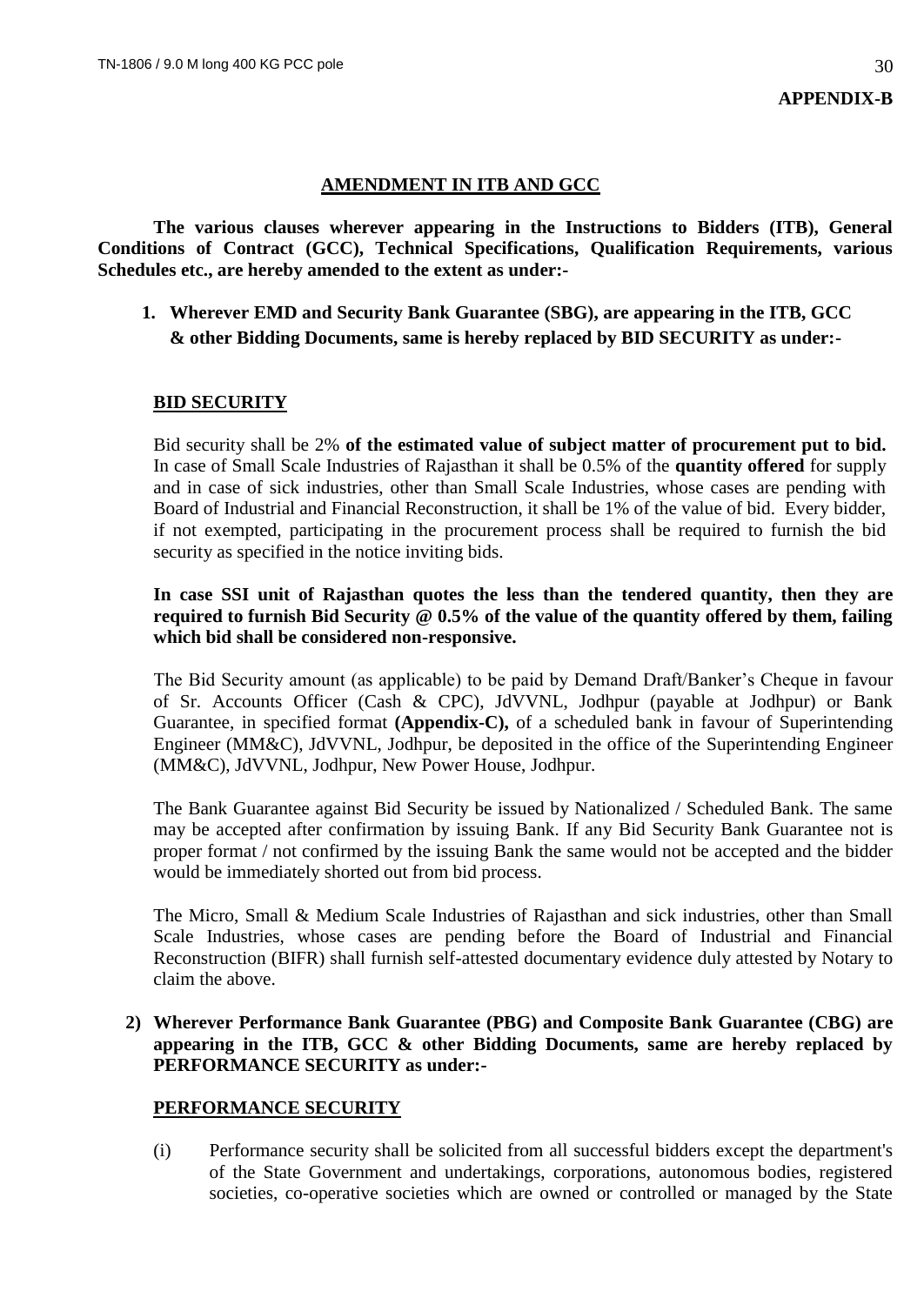Government and undertakings of the Central Government. However, a performance security declaration shall be taken from them. The State Government may relax the provision of performance security in particular procurement or any class of procurement.

(ii) The Performance security wherever appearing in the tender document may be read as under-:

(a) 2.5%, or as may be specified in the bidding documents, of the amount of supply order in case of procurement of goods and services and 3% of the amount of work order, in case of procurement of works;

(b) 0.5% of the amount of quantity ordered for supply of goods, in case of Small Scale Industries or MSME units of Rajasthan; and

(c) 1% of the amount of supply order, in case of sick industries, other than Small Scale Industries, whose cases are pending before the Board of Industrial and Financial Reconstruction (BIFR); and

In case of successful bidder, the amount of bid security may be adjusted in arriving at the amount of the performance security, or refunded if the successful bidder furnishes the full amount of performance security.

# **3) VENDOR REGISTRATION**

**The relaxation/exemption given to the registered vendors of the Nigam in respect of EMD/SBG, wherever appearing in the ITB, GCC & other Bidding documents, are hereby WITHDRAWN.** 

**4) The indirect taxes i.e. Excise Duty, Service Tax, VAT/CST, Entry Tax etc. mentioned in G.C.C., may now be read as G.S.T.** 

### **5) The following amendment is hereby made in GCC Clause No. 1.43 (Due Date of Payment):**

Payment shall be due and payable by the purchaser in accordance with the provision of the contract within a reasonable period from the date of receipt of each invoice by the contractor / supplier duly supported by a certificate of the Engineer. The purchaser will take all possible effort to make payment to the contractor / supplier generally on **45th day** after receipt of duly verified challans / receipts / bill in the office of paying authority {Sr. Accounts Officer (Cash & CPC) Jodhpur Discom, Jodhpur / Concerned Circle Accounts Officer} and completion of contractual formalities. But in case of delay in payment the purchaser shall not be liable to pay any interest on the outstanding amount to the contractor / supplier.

**6)** The GST will be charge extra at the prevailing rate on all the settlement fees as applicable and amended time to time.

### **7) APPEAL**:

i. If any Bidder or prospective bidder is aggrieved that any decision, action or omission of the procuring entity is in contravention to the provisions of this Act or the rules or guidelines issued there under, he may file 1st & 2nd appeal under section 38 of RTPP Act-2012 to the following appeal authorities **within a period of ten days from the date of such decision or action, omission, as the case may be, clearly giving the specific ground or grounds on which he feels aggrieved:**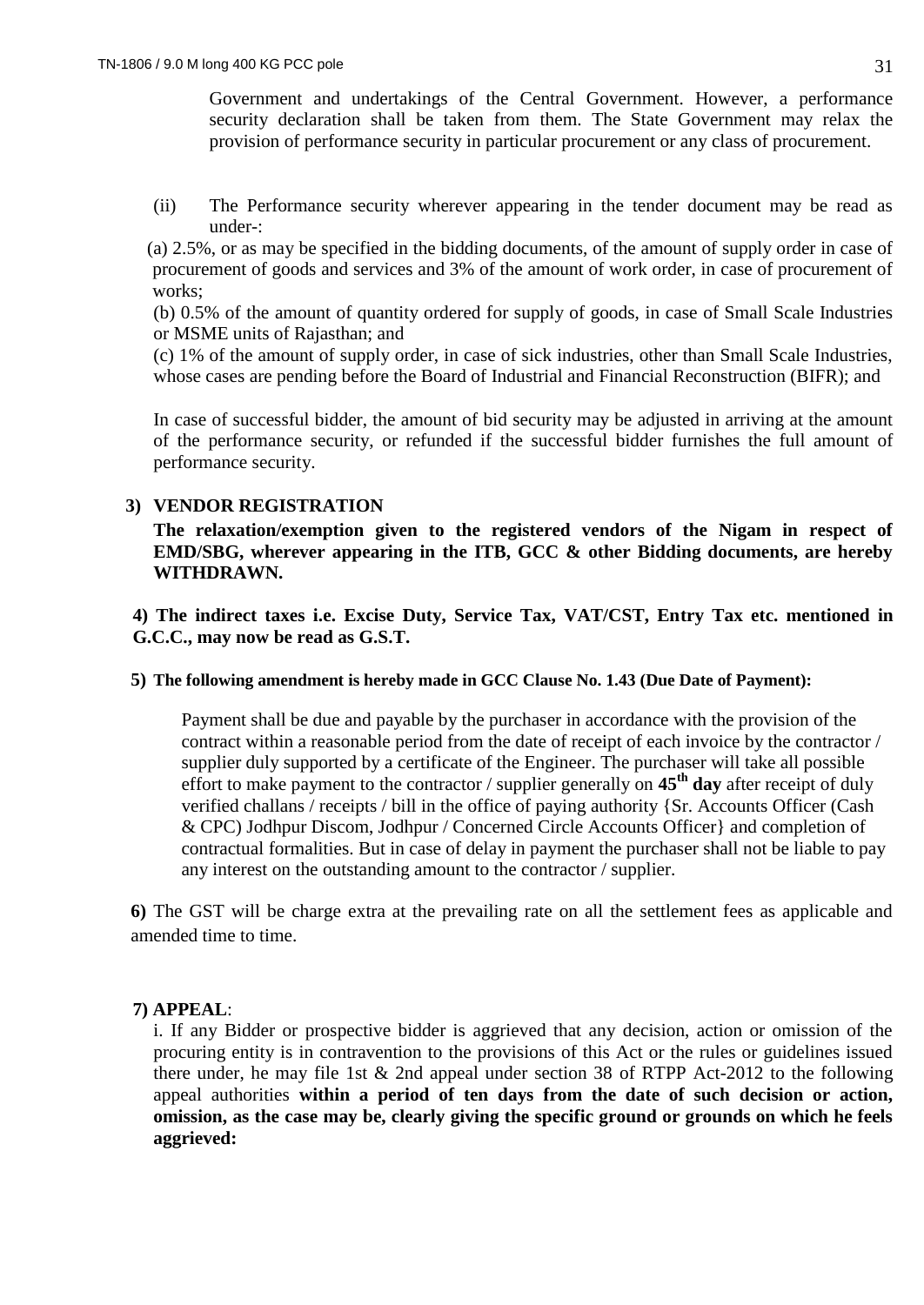| Sr.No | Type of Appeal | Name & Designation of appellate authority  |
|-------|----------------|--------------------------------------------|
|       | First appeal   | Chairman, Discoms                          |
|       |                |                                            |
|       | Second appeal  | Energy Department, Government of Rajasthan |

ii) The form of appeal shall be as per Rule 83 of RTPP Rules, 2013 and memorandum of appeal shall be filled as per form-1 as prescribed under RTPP Rules, 2013.

Fee for appeal: - Subject to rule 84 of the RTTP Rule 2013 the fee shall be as under:-

a. For First Appeal:- Rs. 2,500/- (Rupees Two Thousand Five Hundred Only)+GST.

b. For Second Appeal:- Rs. 10,000/- (Rupees Ten Thousand Only)+GST.

iii) It is further intimated that the fee shall be paid in the form of Demand Draft of Bankers Cheque of a Scheduled Bank payable in the name of Sr. Accounts Officer (Cash & CPC), JdVVNL, Jodhpur.

iv) Provided that after the declaration of a Bidder as successful the appeal may be filed only by a Bidder who has participated in procurement proceedings:

v) Provided further that in case a Procuring Entity evaluates the Technical Bids before the opening of the Financial Bids, an appeal related to the matter of Financial Bids may be filed only by a Bidder whose Technical Bid is found to be acceptable.

vi) The officer to whom an appeal is filed under para (1) shall deal with the appeal as expeditiously as possible and shall endeavour to dispose it of within thirty days from the date of the appeal.

vii) If the officer designated under para (1) fails to dispose of the appeal filed within the period specified in para (2), or if the Bidder or prospective bidder or the Procuring Entity is aggrieved by the order passed by the First Appellate Authority, the Bidder or prospective bidder or the Procuring Entity, as the case may be, may file a second appeal to Second Appellate Authority specified in the Bidding Document in this behalf within fifteen days from the expiry of the period specified in para (2) or of the date of receipt of the order passed by the First Appellate Authority, as the case may be.

- 8) The bidders should be qualified, not be insolvent, not be in receivership, not be bankrupt or being wound up, should not have affairs administered by a court or a judicial officers, should not have business activities suspended, should not be blacklisted or debarred by any utility/ government agency, should not have a conflict of interest. For this bidder is required to furnish a Declaration as per Appendix-D, on Rajasthan Non-Judicial Stamp Paper of Rs. 100/ (excluding surcharge on Stamp Paper, as per rules)."
- 9) In case the terms & conditions mentioned in PO, ITB & GCC are modified/differ from RTPP Act, then RTPP Act shall supersede.

# **10) Clause 1.12.3 (Minimum Quantity):-**

 The bidder shall be required to quote minimum quantity as under, failing which the offer may be considered non – responsive.

# **a) 3% of tendered quantity in case of poles.**

- **b)** 5% of tendered quantity for distribution transformer of rating 40 KVA & below and
- **c)** 10% of the tendered quantity in case of all other items.

**However, this would be only 25% of aforesaid quantity in respect of Rajasthan based bidders for all other items except poles.** In case the quoted quantity is higher than the required minimum quoted quantity & the firm does not qualifies for the quoted quantity as per evaluation criterion, the offer be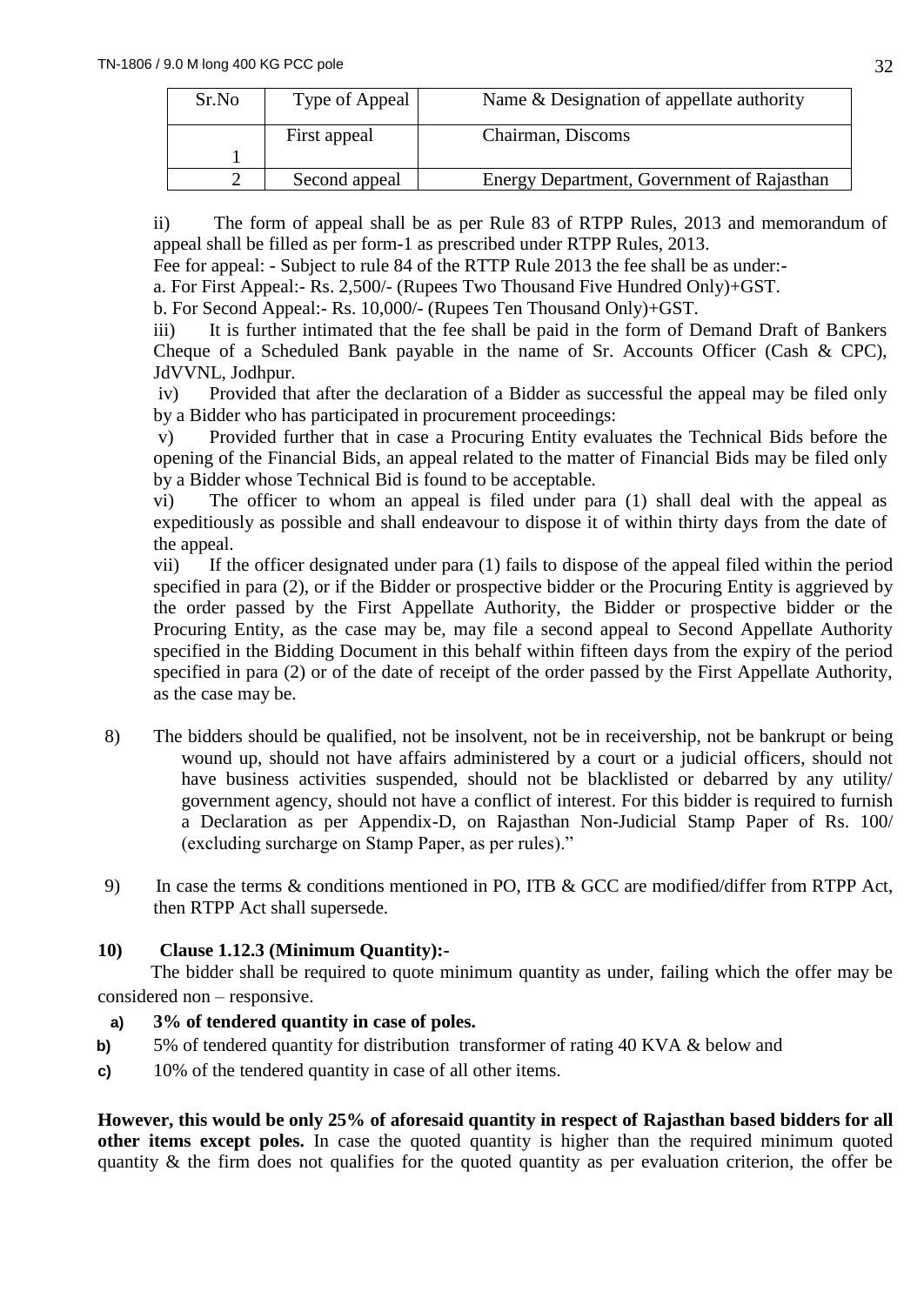considered for the quantity for which the bidder qualifies as per evaluation criterion but not less than the minimum required quoted quantity.

### **Addendum in the provision of Instruction to bidder (ITB) in the clause No. 1.12.2 for quantity allocation as per award criteria of purchase manual in accordance to the clause no. 74 of RTPP rules:**

# **1.12.2(A) for quantity allocation**

# **(i) Trial order under Para No. 22.17 (a) & (b) of purchase manual**

(a) Any bidder located within or outside the state of Rajasthan has participated for the first time in a particular Discom & meeting minimum qualification requirement and has supplied the tendered material/or of higher rating in other utility shall be treated as an old supplier. Rajasthan's firms although supplied in past but not meeting minimum quantity supplied criterion including altogether new units which have not supplied any quantity but having adequate  $\&$  required manufacturing and testing facility and technical know-how of the tendered material shall be considered as new firms and would be eligible for trial order only. In case of supply made to the licensed power utility out side India, the C.A. certificate furnished by firm shall be considered.

**Note: -** The material supplied and accepted for same/higher rating for turnkey project(s) to a licensed power utility/Govt. shall be considered for the purpose of evaluating criteria. The certificate given by C.A. shall indicate above quantity separately.

- (b) (i) The trial order for a particular item shall not generally exceed 10 % of the total quantity considered for placement of order. This ceiling may, however, be relaxed by the corporate level purchase committee up to the extent of 30 %, to take the advantage of lower price where situation of differential prices offering is arising.
- (ii) The capacity  $\&$  capability assessment of a bidder located outside state of Rajasthan who otherwise qualifies but is participating for the first time shall not be carried out. Similarly, For the tendered item(s) where the valid BIS license is an essential qualification requirement and the bidder possesses the valid BIS but new to the utility. The capacity/capability assessment of such a bidder shall also not be carried out.

### **(iii)Award criteria under Para No. 10.2 (iii) of purchase manual**

(a) In case of distribution transformers of rating 40 KVA and below, LT cables & conductors and fabricated steel items, order quantity may be distributed in the following manner: -

 **20% to L1 15% to L2 10% to L3 05% to L4**

50% to be distributed equally among other firms subject to the condition that not more than 5% of the quantity to be purchased will be allotted to any one of such firms. The balance, if any will be distributed in the same proportion as indicated above among the first four firms.

(b) In case of other items except poles, order quantity may be distributed in the following manner:

**40% to L1 20% to L2 10% to L3 06% to L4**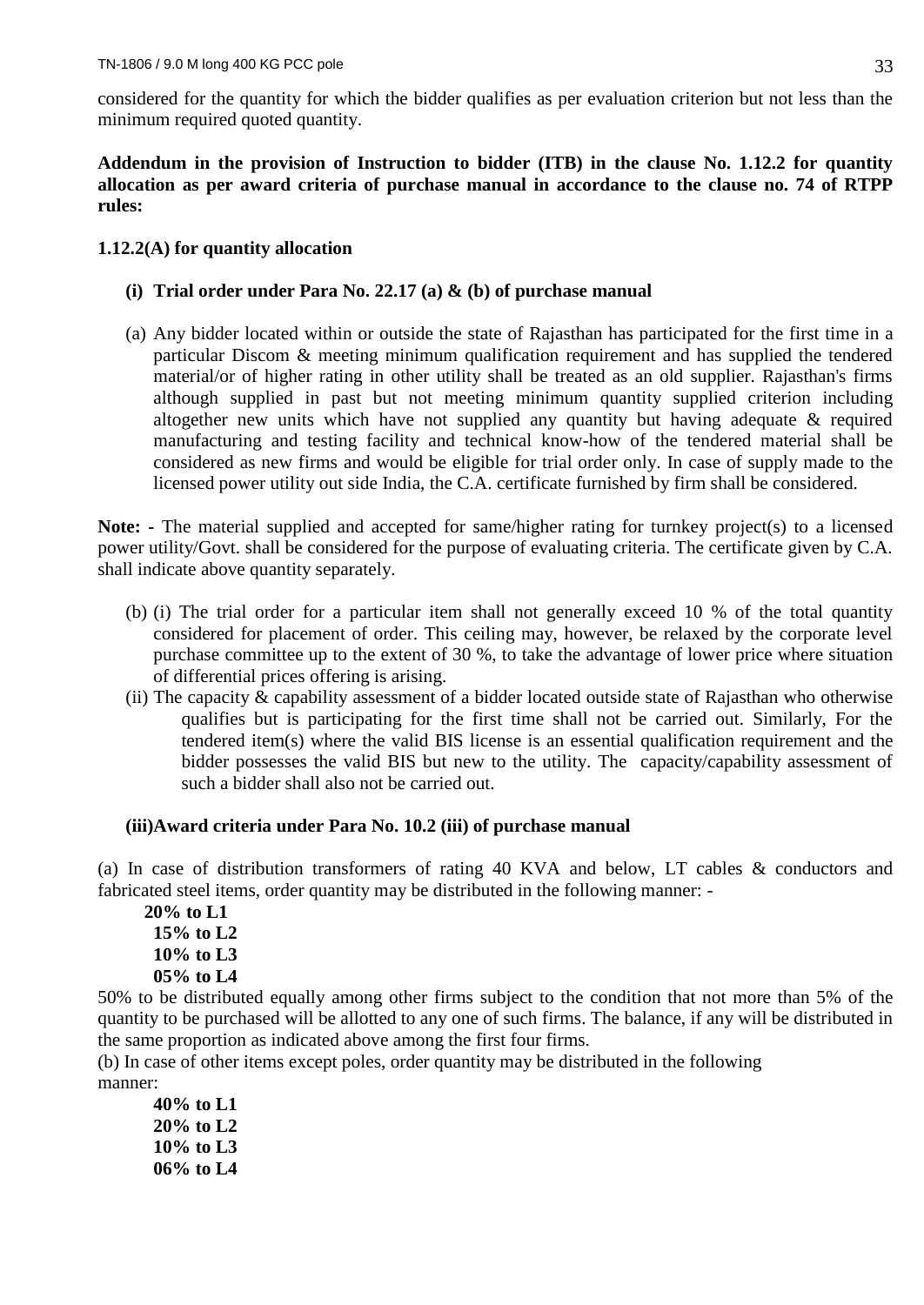The balance quantity may be equally distributed among other firms subject to the condition that not more than 4% of the quantity to be purchased will be allotted to any such firm. The balance, if any, will be distributed in the same proportion as indicted above the first four firms.

(c) In case of poles, the order may be awarded on the basis of landed cost (material and transportation taken together). The allocation of quantity location/destination wise may be made among the eligible firms in equal proportion as far as possible.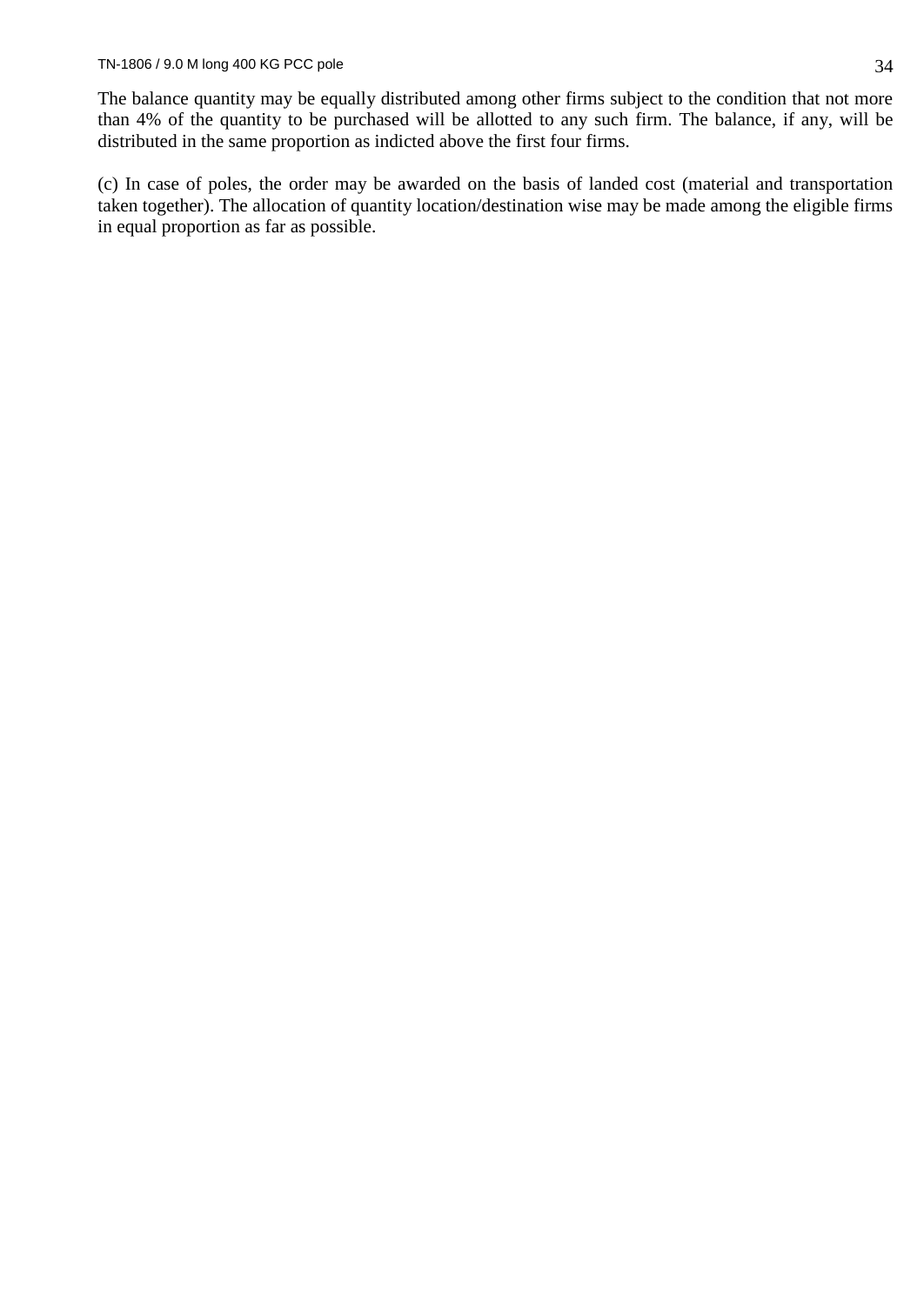### **APPENDIX-C**

Bank Guarantee No. Security Amount : \_\_\_\_\_\_\_\_. Issued on dated : \_\_\_\_\_\_\_\_. Valid upto : \_\_\_\_\_\_\_\_. Claim upto / Grace period:

### **PERFORMA OF BANK GUARANTEE FOR BID SECURITY**

(Bank Guarantee in lieu of bid Security on non-judicial Stamp Paper of Rajasthan State of 0.25% of the B.G. value or Rs.25,000/-, whichever is less)

To,

The Superintending Engineer (MM&C), Jodhpur Vidyut Vitaran Nigam Limited, Jodhpur.

- 1. Whereas \_\_\_\_\_\_\_\_\_\_\_\_\_\_\_ (name of the Bidder) (hereinafter called "the Bidder") has submitted its bid dated \_\_\_\_\_\_ (date of submission of bid) for \_\_\_\_\_\_\_\_ (name of contract/ name of the material with Bid no. / TN No. \_\_\_\_\_\_) (hereinafter called 'the Bid'').
- 2. KNOW ALL PEOPLE by these presents that WE (name and address of branch of Bank ) of \_\_\_\_\_\_\_\_\_ (name of country), having our registered office at \_\_\_\_\_\_\_\_\_\_\_\_\_\_\_\_\_\_\_\_\_\_ (addresses of bank) (hereinafter called 'the Bank"), are bound unto (name of Purchaser) (hereinafter called "the Purchaser") in the sum of Rs. \*\_\_\_\_\_\_\_\_\_\_\_\_\_ for which payment well and truly to be made to the said Purchaser, the Bank binds itself, its successors, and assigns by these presents sealed with the Common Seal of the said Bank this day of 20
- 3. THE CONDITIONS of this obligation are :
	- i. If the bidder withdraws its Bid during the period of bid validity specified by the Bidder in the Bid Form; or
	- ii. If the bidder refuses to accept the correction of error in his Bid; or
	- iii. If the bidder, having been notified of the acceptance of its Bid by the purchaser during the period of bid validity:
	- a. Fails or refuses to execute the Contract Agreement within the time specified in purchase / work order, if required, or
	- b. Fails or refuses to furnish the performance security within the time specified in purchase / work order in accordance with the GCC, or
	- c. Fails to commence supply of goods or services or execute work as per purchase / work order within time specified.
	- iv. If the bidder breaches any provision of the Code of integrity specified in the RTPP Act and Chapter VI of the RTPP Rules.
- 4. We undertake unconditionally and irrevocably to guarantee as primary obligator and not as surety merely to pay to the purchaser a sum of Rs. \_\_\_\_\_\_\_\_\_\_\_\_ (in words Rs. \_\_\_\_\_\_\_\_\_\_\_\_\_\_\_\_\_\_\_\_\_\_\_\_\_\_\_\_\_\_\_\_\_\_\_\_\_\_) upon receipt of its first written demand, without the purchaser having to substantiate its demand, provided that in its demand the Purchaser will note that the amount claimed by it is due to it owing to the occurrence of one or all of the above three conditions specifying the occurred condition or conditions.
- 5. The decision of the Superintending Engineer (MM&C), Jodhpur Vidyut Vitaran Nigam Limited, Jodhpur shall be final whether breach has been committed on the right to demand the amount of guarantee from us which has accrued to the purchaser.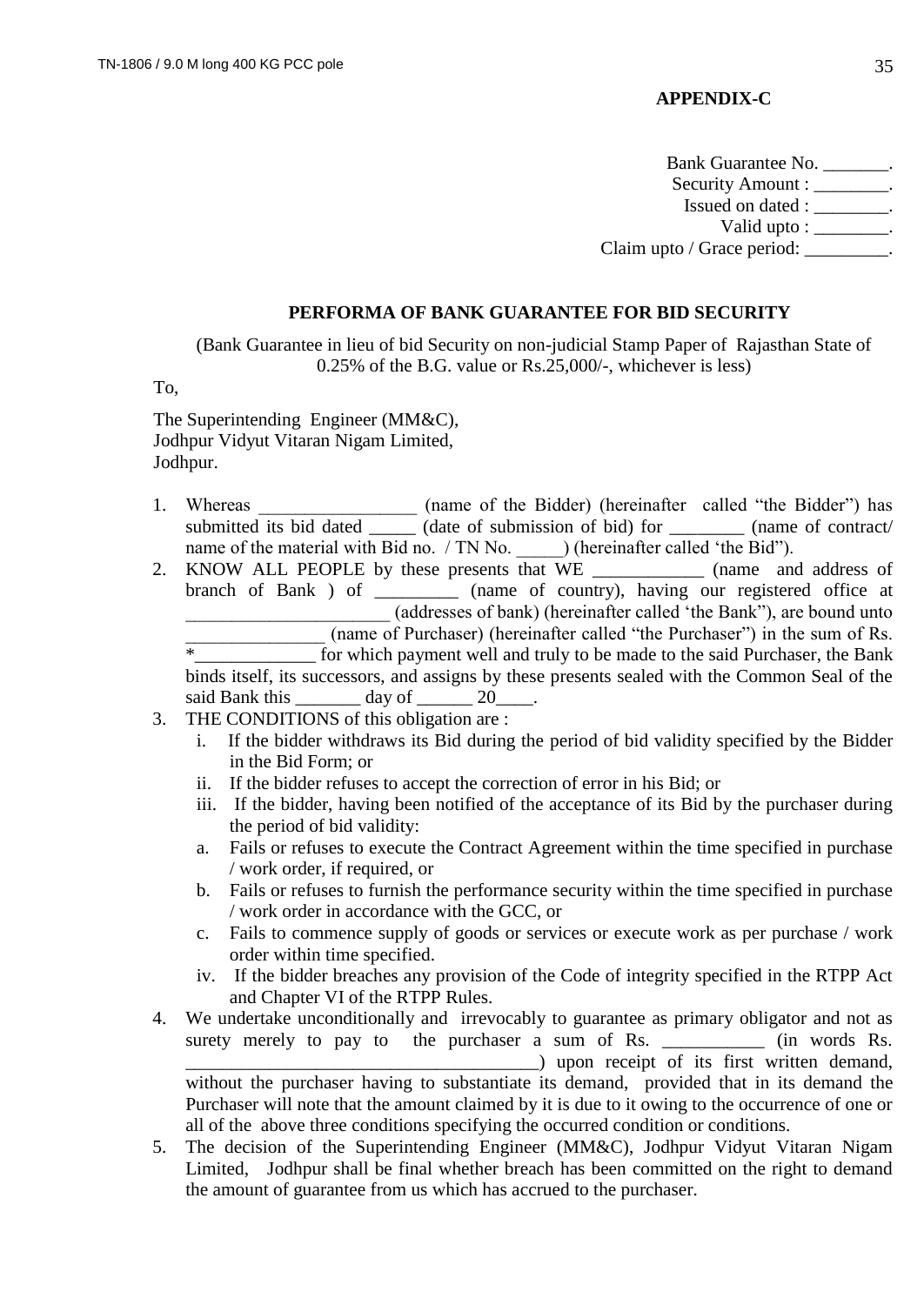- 6. This guarantee shall not cease or determine, if the purchaser grants time or indulgence or vary the terms of the contract with the Contractor or without our consent or knowledge.
- 7. The guarantee herein contained shall not be affected by any change in the constitution of the Contractor.
- 8. We **Shank Name**) further undertake not to revoke this guarantee during its currency except with the previous consent of the Superintending Engineer (MM&C), Jodhpur Vidyut Vitaran Nigam Limited, Jodhpur.
- 9. All disputes arising under the said guarantee between the Bank and the Nigam or between the Contractor and the Nigam pertaining to the guarantee, shall be subject to the jurisdiction of the Courts in Jodhpur, Rajasthan alone.
- 10. This guarantee will remain in force up to and including one hundred eighty (180) days after the date of the opening of bids, i.e. upto \_\_\_\_\_\_\_\_\_\_\_, with a further grace period of Ninety (90) days and any demand in respect thereof should reach the Bank not later than the above date.

Yours faithfully, Bankers (EXECUTANT) Signed by the above named Bank in presence of : (signature with full Name and Address)

Witness :

.

1.  $\Box$  $2.$ 

Attested by Notary Public, First Class Magistrate or directly confirmed by the executing Bank.

\* The Bidder should insert the amount of the guarantee in words and figures denominated in the currency of bid.

**Note** : In case the bid is submitted by a Joint Venture, the Bid Bank guarantee shall be in the name of Lead partner or in the name of joint venture partners submitting the Bid covering all the partners of the joint venture.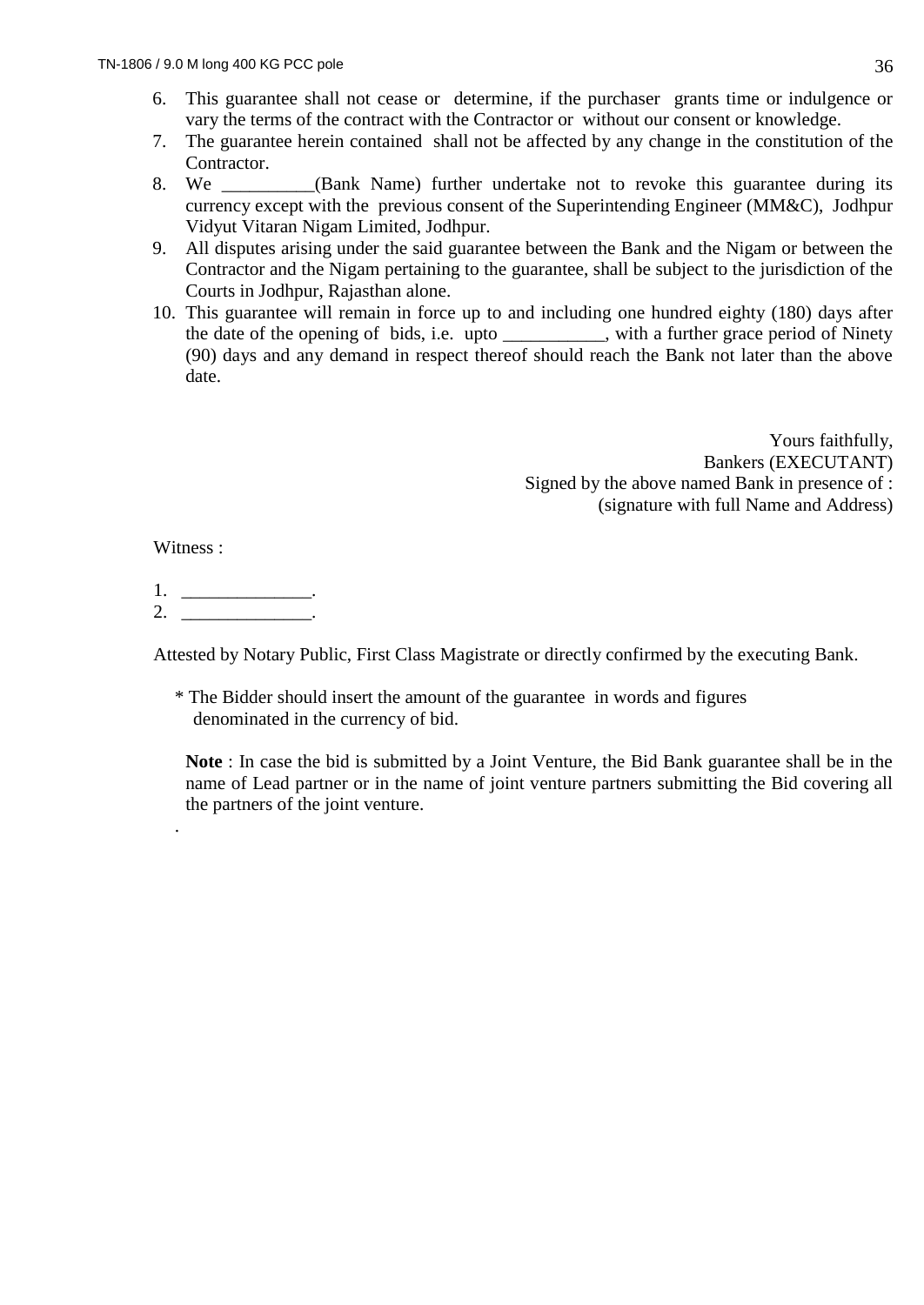#### **APPENDIX-D**

#### **Declaration by the Bidder**

(On Rajasthan Non-Judicial Stamp Paper worth Rs.100/- + Surcharge on Stamp Paper as per rules)

In relation to my/ our bid submitted to SE (MM&C) JdVVNL, Jodhpur, For procurement of \_\_\_\_\_\_\_\_\_\_\_\_\_\_\_\_\_\_\_\_\_\_\_\_\_\_\_\_\_\_\_\_\_\_\_\_\_\_\_\_\_\_\_\_\_\_\_\_\_\_\_\_\_\_\_ in response to their notice inviting bids under TN- I/ We hereby declare under section 7 and 11 of Rajasthan Transparency in Public Procurement Act, 2012, that : -

**1.** I/We possess the necessary professional, technical, financial and managerial resources and competence required by the bidding document issued by the procuring entity.

**2.** I/We have fulfilled my/ our obligation to pay such of the taxes payable to the Union and the State Government or any local authority as specified in the bidding document.

**3.** I/We are not insolvent, in receivership, bankrupt or being wound up, not have my/ our affairs administered by a court or a judicial officer, not have my/ our business activities suspended not blacklisted by any utility/ Govt. agency, not have a conflict of interest and not the subject of legal proceeding for any of the foregoing reasons.

**4.** I/We further undertake that I/We have not been debarred under the provisions of Section 46 of RTPP ACT, and Rules as mentioned hereunder by any procurement entity/ Govt. agency:-

a) We are not convicted of an offence under the prevention of corruption Act, 1988 (Central Act No, 49 of 1988); or

b) We are not convicted of an offence under the Indian Penal Code, 1860 (Central Act No,45 of 1860) or any other law for the time being in force, for causing any loss of life or property or causing a threat to public health as part of execution of a public procurement contract; or

c) We have not breached the code of integrity prescribed in terms of Code of integrity.

**5.** I/We do not have, and our directors and officers not have, been convicted of any criminal offence related to my/ our professional conduct or the making of false statements or misrepresentations as to my/ our qualifications to enter into a procurement contract within a period of three years preceding the commencement of this procurement process, or not have been otherwise disqualified pursuant to debarment proceedings.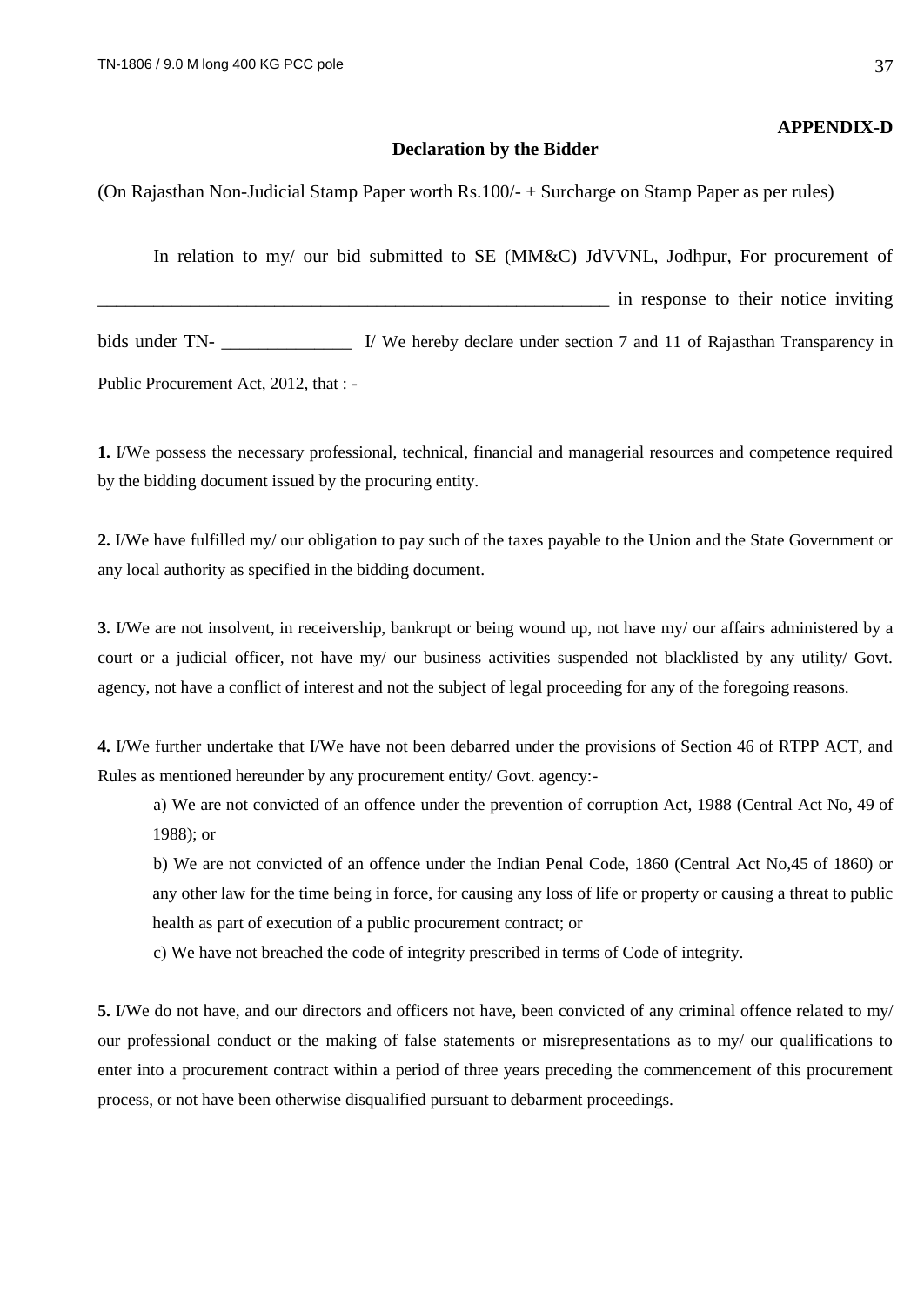**6.** I/We do not have a conflict of interest as specified in the Rajasthan Transparency in Public Procurement Act, 2012, Rajasthan Transparency in Public Procurement Rules, 2013 and the bidding document, which materially affects fair competition.

**7.** I/We have complied and shall continue to comply with the Code of Integrity as specified in the Rajasthan Transparency in Public Procurement Act 2012, Rajasthan Transparency in Public Procurement Rules, 2013, and this Bidding Document, till completion of all obligations under the Contract.

**\_\_\_\_\_\_\_\_\_\_\_\_\_\_\_\_\_\_\_**

Date : Signature of bidder Place : Name : Name : Name : Name : Name : Name : Name : Name : Name : Name : Name : Name : Name : Name : Name :  $\frac{1}{2}$ Designation : Address :